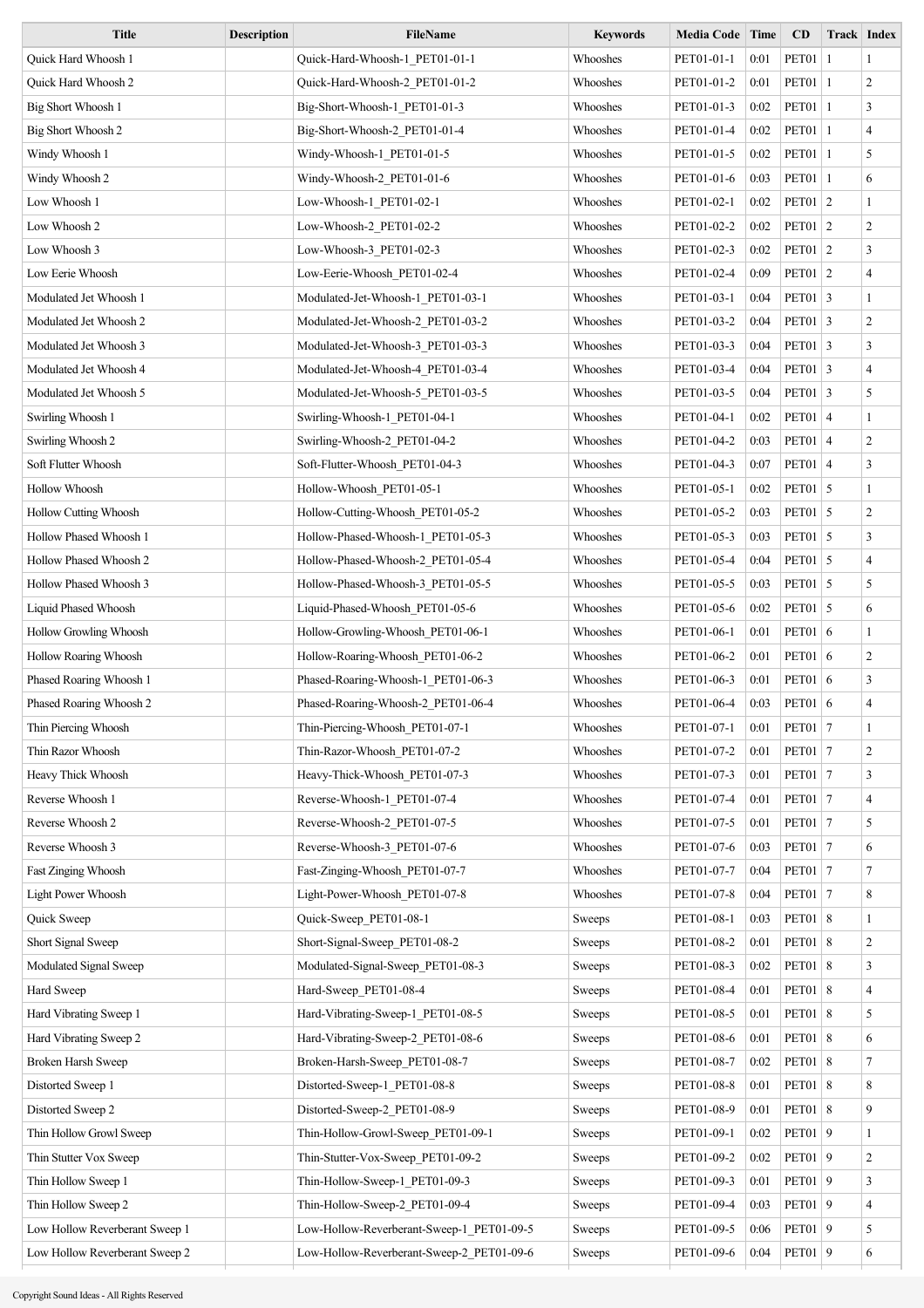| Hollow Phased Vox Sweep        | Hollow-Phased-Vox-Sweep PET01-09-7    | Sweeps         | PET01-09-7 | 0:02 | PET01   9           |    | 7              |
|--------------------------------|---------------------------------------|----------------|------------|------|---------------------|----|----------------|
| Tube Grit Sweep                | Tube-Grit-Sweep PET01-09-8            | Sweeps         | PET01-09-8 | 0:02 | PET01 9             |    | 8              |
| Harsh Razor Sweep              | Harsh-Razor-Sweep_PET01-10-1          | Sweeps         | PET01-10-1 | 0:01 | PET01   10          |    | $\mathbf{1}$   |
| Piercing Energy Sweep          | Piercing-Energy-Sweep_PET01-10-2      | Sweeps         | PET01-10-2 | 0:03 | PET01   10          |    | $\overline{c}$ |
| Low Grumble Sweep              | Low-Grumble-Sweep_PET01-10-3          | Sweeps         | PET01-10-3 | 0:01 | PET01   10          |    | 3              |
| Low Pulsing Rumble Sweep       | Low-Pulsing-Rumble-Sweep PET01-10-4   | Sweeps         | PET01-10-4 | 0:09 | PET01   10          |    | $\overline{4}$ |
| Hard Noise Impact 1            | Hard-Noise-Impact-1 PET01-11-1        | Static & Noise | PET01-11-1 | 0:01 | PET01   11          |    | $\mathbf{1}$   |
| Hard Noise Impact 2            | Hard-Noise-Impact-2_PET01-11-2        | Static & Noise | PET01-11-2 | 0:01 | PET01   11          |    | $\overline{c}$ |
| Quick Noise Burst 1            | Quick-Noise-Burst-1 PET01-11-3        | Static & Noise | PET01-11-3 | 0:01 | PET01   11          |    | $\mathfrak{Z}$ |
| Quick Noise Burst 2            | Quick-Noise-Burst-2_PET01-11-4        | Static & Noise | PET01-11-4 | 0:01 | PET01   11          |    | $\overline{4}$ |
| Quick Noise Burst 3            | Quick-Noise-Burst-3 PET01-11-5        | Static & Noise | PET01-11-5 | 0:01 | PET01   11          |    | 5              |
| Quick Noise Flurry 1           | Quick-Noise-Flurry-1 PET01-12-1       | Static & Noise | PET01-12-1 | 0:01 | <b>PET01</b>        | 12 | $\mathbf{1}$   |
| Quick Noise Flurry 2           | Quick-Noise-Flurry-2 PET01-12-2       | Static & Noise | PET01-12-2 | 0:01 | PET01   12          |    | $\overline{c}$ |
| Quick Noise Flurry 3           | Quick-Noise-Flurry-3 PET01-12-3       | Static & Noise | PET01-12-3 | 0:01 | PET01               | 12 | 3              |
| Quick Noise Flurry 4           | Quick-Noise-Flurry-4 PET01-12-4       | Static & Noise | PET01-12-4 | 0:01 | PET01               | 12 | $\overline{4}$ |
| Turbulent Noise 1              | Turbulent-Noise-1 PET01-13-1          | Static & Noise | PET01-13-1 | 0:04 | PET01   13          |    | $\mathbf{1}$   |
| Turbulent Noise 2              | Turbulent-Noise-2 PET01-13-2          | Static & Noise | PET01-13-2 | 0:05 | PET01               | 13 | $\overline{c}$ |
| <b>Turbulent Thunder Noise</b> | Turbulent-Thunder-Noise PET01-13-3    | Static & Noise | PET01-13-3 | 0:06 | <b>PET01</b>        | 13 | $\mathfrak{Z}$ |
| Turbulent Air Rumble Noise     | Turbulent-Air-Rumble-Noise PET01-13-4 | Static & Noise | PET01-13-4 | 0:18 | <b>PET01</b>        | 13 | $\overline{4}$ |
| Harsh Noise                    | Harsh-Noise PET01-14-1                | Static & Noise | PET01-14-1 | 0:01 | PET01   14          |    | $\mathbf{1}$   |
| Sharp Noise Slice              | Sharp-Noise-Slice PET01-14-2          | Static & Noise | PET01-14-2 | 0:02 | PET01   14          |    | $\sqrt{2}$     |
| Noise Wind Down                | Noise-Wind-Down PET01-14-3            | Static & Noise | PET01-14-3 | 0:03 | PET01               | 14 | $\mathfrak{Z}$ |
| Noise Rattle                   | Noise-Rattle PET01-14-4               | Static & Noise | PET01-14-4 | 0:02 | <b>PET01</b>        | 14 | $\overline{4}$ |
| Thin Grating Noise             | Thin-Grating-Noise PET01-15-1         | Static & Noise | PET01-15-1 | 0:02 | <b>PET01</b>        | 15 | $\mathbf{1}$   |
| <b>Gritty Noise</b>            | Gritty-Noise_PET01-15-2               | Static & Noise | PET01-15-2 | 0:05 | <b>PET01</b>        | 15 | $\overline{c}$ |
| <b>Big Noise Growl</b>         | Big-Noise-Growl_PET01-15-3            | Static & Noise | PET01-15-3 | 0:02 | <b>PET01</b>        | 15 | $\mathfrak{Z}$ |
| Noise Signal Peeps             | Noise-Signal-Peeps PET01-15-4         | Static & Noise | PET01-15-4 | 0:03 | PET01   15          |    | $\overline{4}$ |
| Muted Noise 1                  | Muted-Noise-1 PET01-16-1              | Static & Noise | PET01-16-1 | 0:02 | PET01   16          |    | $\mathbf{1}$   |
| Muted Noise 2                  | Muted-Noise-2 PET01-16-2              | Static & Noise | PET01-16-2 | 0:03 | PET01   16          |    | $\overline{c}$ |
| <b>Broken Muted Noise</b>      | Broken-Muted-Noise_PET01-16-3         | Static & Noise | PET01-16-3 |      | $0:02$   PET01   16 |    | 3              |
| Radio Noise Interference 1     | Radio-Noise-Interference-1 PET01-16-4 | Static & Noise | PET01-16-4 | 0:06 | PET01   16          |    | 4              |
| Radio Noise Interference 2     | Radio-Noise-Interference-2 PET01-16-5 | Static & Noise | PET01-16-5 | 0:03 | PET01   16          |    | 5              |
| Static Pop                     | Static-Pop_PET01-17-1                 | Static & Noise | PET01-17-1 | 0:03 | PET01   17          |    | $\mathbf{1}$   |
| <b>Static Buzz Pop</b>         | Static-Buzz-Pop PET01-17-2            | Static & Noise | PET01-17-2 | 0:01 | PET01   17          |    | $\overline{c}$ |
| Rapid Static Popping           | Rapid-Static-Popping_PET01-17-3       | Static & Noise | PET01-17-3 | 0:02 | <b>PET01</b>        | 17 | 3              |
| <b>Static Puncture</b>         | Static-Puncture PET01-17-4            | Static & Noise | PET01-17-4 | 0:01 | PET01   17          |    | 4              |
| Quick Static Burst 1           | Quick-Static-Burst-1 PET01-18-1       | Static & Noise | PET01-18-1 | 0:01 | PET01   18          |    | 1              |
| Quick Static Burst 2           | Quick-Static-Burst-2 PET01-18-2       | Static & Noise | PET01-18-2 | 0:01 | <b>PET01</b>        | 18 | $\overline{c}$ |
| Quick Static Burst 3           | Quick-Static-Burst-3 PET01-18-3       | Static & Noise | PET01-18-3 | 0:01 | <b>PET01</b>        | 18 | 3              |
| Quick Static Burst 4           | Quick-Static-Burst-4 PET01-18-4       | Static & Noise | PET01-18-4 | 0:01 | PET01               | 18 | $\overline{4}$ |
| Garbled Static 1               | Garbled-Static-1 PET01-18-5           | Static & Noise | PET01-18-5 | 0:03 | <b>PET01</b>        | 18 | 5              |
| Garbled Static 2               | Garbled-Static-2 PET01-18-6           | Static & Noise | PET01-18-6 | 0:02 | PET01               | 18 | 6              |
| <b>Static Gurgle</b>           | Static-Gurgle PET01-18-7              | Static & Noise | PET01-18-7 | 0:02 | PET01   18          |    | $\tau$         |
| <b>Turbulent Static</b>        | Turbulent-Static PET01-18-8           | Static & Noise | PET01-18-8 | 0:07 | PET01   18          |    | 8              |
| Static Disruption 1            | Static-Disruption-1 PET01-19-1        | Static & Noise | PET01-19-1 | 0:02 | PET01   19          |    | 1              |
| <b>Static Disruption 2</b>     | Static-Disruption-2 PET01-19-2        | Static & Noise | PET01-19-2 | 0:02 | PET01   19          |    | $\overline{c}$ |
| Static Interference 1          | Static-Interference-1 PET01-19-3      | Static & Noise | PET01-19-3 | 0:02 | PET01   19          |    | 3              |
| Static Interference 2          | Static-Interference-2_PET01-19-4      | Static & Noise | PET01-19-4 | 0:02 | PET01   19          |    | $\overline{4}$ |
| Crazy Whining Static           | Crazy-Whining-Static_PET01-20-1       | Static & Noise | PET01-20-1 | 0:06 | <b>PET01</b>        | 20 | 1              |
| Low Static                     | Low-Static PET01-20-2                 | Static & Noise | PET01-20-2 | 0:01 | PET01   20          |    | $\overline{c}$ |
| Squeaky Static Loop            | Squeaky-Static-Loop_PET01-20-3        | Static & Noise | PET01-20-3 | 0:11 | PET01 20            |    | 3              |
| Thin Static                    | Thin-Static PET01-21-1                | Static & Noise | PET01-21-1 | 0:02 | PET01   21          |    | 1              |
| Sharp Piercing Static 1        | Sharp-Piercing-Static-1_PET01-21-2    | Static & Noise | PET01-21-2 | 0:01 | PET01   21          |    | $\overline{c}$ |
|                                |                                       |                |            |      |                     |    |                |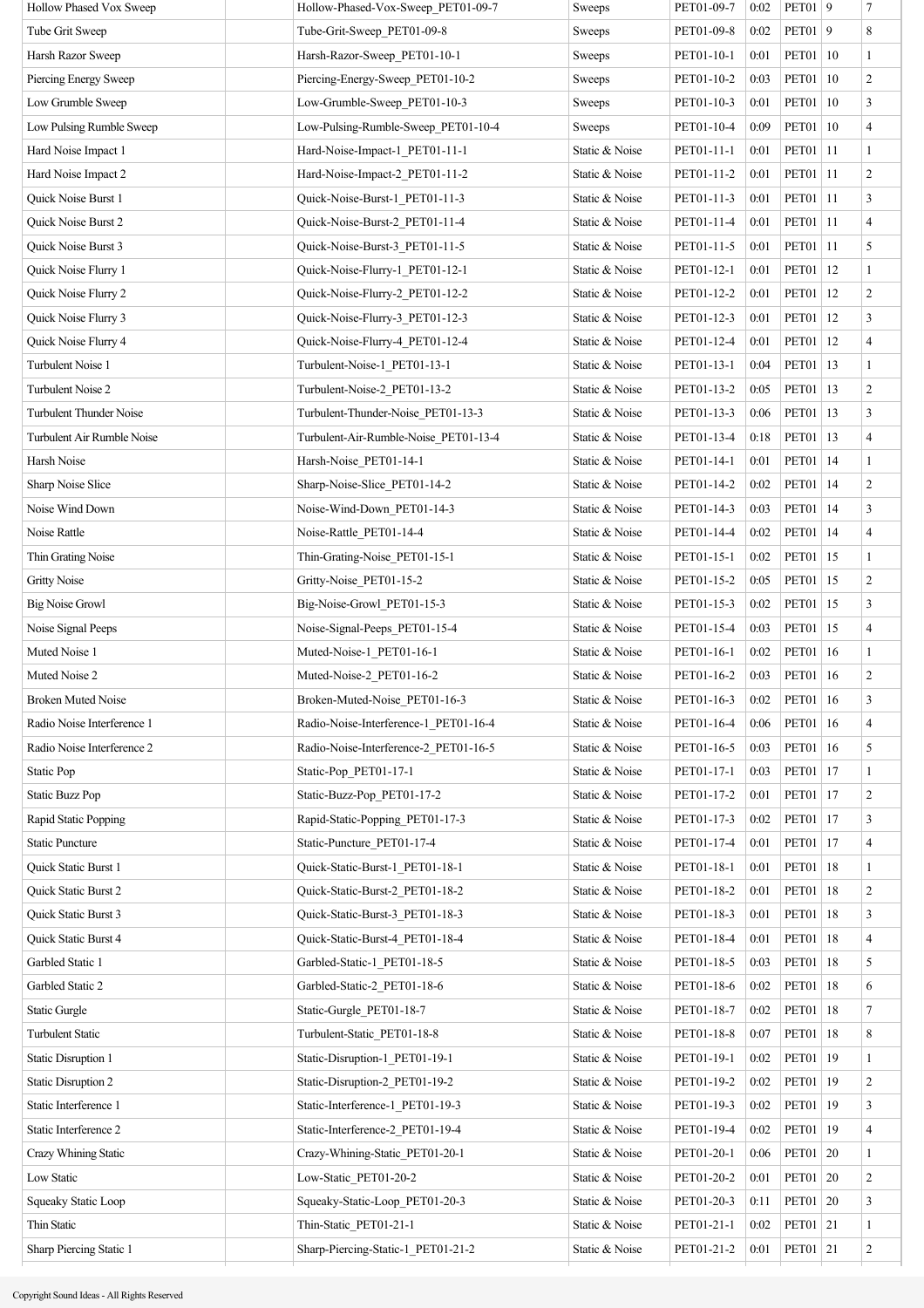| Sharp Piercing Static 2                    | Sharp-Piercing-Static-2 PET01-21-3                    | Static & Noise | PET01-21-3 | 0:02 | PET01   21          |    | 3                        |
|--------------------------------------------|-------------------------------------------------------|----------------|------------|------|---------------------|----|--------------------------|
| Sharp Piercing Static 3                    | Sharp-Piercing-Static-3 PET01-21-4                    | Static & Noise | PET01-21-4 | 0:01 | PET01 21            |    | 4                        |
| Sharp Piercing Static Squeal 1             | Sharp-Piercing-Static-Squeal-1 PET01-22-1             | Static & Noise | PET01-22-1 | 0:04 | PET01 22            |    | $\mathbf{1}$             |
| Sharp Piercing Static Squeal 2             | Sharp-Piercing-Static-Squeal-2 PET01-22-2             | Static & Noise | PET01-22-2 | 0:02 | <b>PET01</b>        | 22 | $\overline{c}$           |
| Sharp Piercing Tube Static                 | Sharp-Piercing-Tube-Static PET01-22-3                 | Static & Noise | PET01-22-3 | 0:04 | <b>PET01</b>        | 22 | 3                        |
| Sharp Chirping Static 1                    | Sharp-Chirping-Static-1 PET01-22-4                    | Static & Noise | PET01-22-4 | 0:03 | PET01 22            |    | $\overline{4}$           |
| Sharp Chirping Static 2                    | Sharp-Chirping-Static-2 PET01-22-5                    | Static & Noise | PET01-22-5 | 0:01 | PET01 22            |    | 5                        |
| Sharp Smooth Static                        | Sharp-Smooth-Static_PET01-22-6                        | Static & Noise | PET01-22-6 | 0:01 | <b>PET01</b>        | 22 | 6                        |
| Hard Grumble Static 1                      | Hard-Grumble-Static-1 PET01-23-1                      | Static & Noise | PET01-23-1 | 0:01 | PET01 23            |    | 1                        |
| Hard Grumble Static 2                      | Hard-Grumble-Static-2 PET01-23-2                      | Static & Noise | PET01-23-2 | 0:01 | <b>PET01</b>        | 23 | $\overline{c}$           |
| Hard Impact Static                         | Hard-Impact-Static PET01-23-3                         | Static & Noise | PET01-23-3 | 0:01 | PET01   23          |    | $\mathfrak{Z}$           |
| Hard Turbulent Static                      | Hard-Turbulent-Static PET01-23-4                      | Static & Noise | PET01-23-4 | 0:01 | PET01               | 23 | $\overline{4}$           |
| Hard Garble Static                         | Hard-Garble-Static_PET01-23-5                         | Static & Noise | PET01-23-5 | 0:02 | PET01 23            |    | 5                        |
| Harsh Static 1                             | Harsh-Static-1 PET01-24-1                             | Static & Noise | PET01-24-1 | 0:02 | PET01 24            |    | $\mathbf{1}$             |
| Harsh Static 2                             | Harsh-Static-2_PET01-24-2                             | Static & Noise | PET01-24-2 | 0:02 | <b>PET01</b>        | 24 | $\overline{c}$           |
| Harsh Static 3                             | Harsh-Static-3 PET01-24-3                             | Static & Noise | PET01-24-3 | 0:02 | PET01 24            |    | 3                        |
| Harsh Thin Static                          | Harsh-Thin-Static PET01-24-4                          | Static & Noise | PET01-24-4 | 0:01 | PET01               | 24 | $\overline{\mathcal{A}}$ |
| Harsh Cutting Static                       | Harsh-Cutting-Static PET01-24-5                       | Static & Noise | PET01-24-5 | 0:02 | PET01 24            |    | 5                        |
| Gritty Static Burst 1                      | Gritty-Static-Burst-1 PET01-25-1                      | Static & Noise | PET01-25-1 | 0:02 | <b>PET01</b>        | 25 | $\mathbf{1}$             |
| Gritty Static Burst 2                      | Gritty-Static-Burst-2 PET01-25-2                      | Static & Noise | PET01-25-2 | 0:01 | PET01   25          |    | $\overline{c}$           |
| Gritty Static Burst 3                      | Gritty-Static-Burst-3 PET01-25-3                      | Static & Noise | PET01-25-3 | 0:01 | <b>PET01</b>        | 25 | 3                        |
| Gritty Static Burst 4                      | Gritty-Static-Burst-4_PET01-25-4                      | Static & Noise | PET01-25-4 | 0:01 | PET01 25            |    | $\overline{4}$           |
| Gritty Static Burst 5                      | Gritty-Static-Burst-5 PET01-25-5                      | Static & Noise | PET01-25-5 | 0:01 | <b>PET01</b>        | 25 | 5                        |
| Gritty Static Burst 6                      | Gritty-Static-Burst-6 PET01-25-6                      | Static & Noise | PET01-25-6 | 0:01 | PET01               | 25 | 6                        |
| Gritty Static Burst 7                      | Gritty-Static-Burst-7 PET01-25-7                      | Static & Noise | PET01-25-7 | 0:01 | PET01 25            |    | $\tau$                   |
| Gritty Static Burst 8                      | Gritty-Static-Burst-8 PET01-25-8                      | Static & Noise | PET01-25-8 | 0:01 | PET01               | 25 | 8                        |
| Gritty Static Burst 9                      | Gritty-Static-Burst-9 PET01-25-9                      | Static & Noise | PET01-25-9 | 0:01 | PET01 25            |    | 9                        |
| <b>Gritty Ring Static</b>                  | Gritty-Ring-Static PET01-26-1                         | Static & Noise | PET01-26-1 | 0:03 | <b>PET01</b>        | 26 | $\mathbf{1}$             |
| <b>Gritty Static Pops</b>                  | Gritty-Static-Pops_PET01-26-2                         | Static & Noise | PET01-26-2 | 0:01 | PET01 26            |    | $\overline{c}$           |
| <b>Gritty Distorted Static</b>             | Gritty-Distorted-Static_PET01-26-3                    | Static & Noise | PET01-26-3 |      | $0:02$   PET01   26 |    | 3                        |
| Coarse Gritty Static                       | Coarse-Gritty-Static PET01-26-4                       | Static & Noise | PET01-26-4 | 0:02 | PET01 26            |    | $\overline{\mathcal{A}}$ |
| <b>Vibrating Gritty Static</b>             | Vibrating-Gritty-Static PET01-26-5                    | Static & Noise | PET01-26-5 | 0:02 | <b>PET01</b>        | 26 | 5                        |
| <b>Gritty Static Thumper</b>               | Gritty-Static-Thumper_PET01-26-6                      | Static & Noise | PET01-26-6 | 0:01 | <b>PET01</b>        | 26 | 6                        |
| <b>Gritty Static Rumble</b>                | Gritty-Static-Rumble PET01-26-7                       | Static & Noise | PET01-26-7 | 0:18 | PET01 26            |    | $\tau$                   |
| Gritty Tube Static 1                       | Gritty-Tube-Static-1 PET01-27-1                       | Static & Noise | PET01-27-1 | 0:01 | PET01   27          |    | $\mathbf{1}$             |
| Gritty Tube Static 2                       | Gritty-Tube-Static-2 PET01-27-2                       | Static & Noise | PET01-27-2 | 0:01 | PET01   27          |    | $\overline{c}$           |
| Hollow Gritty Static 1                     | Hollow-Gritty-Static-1 PET01-27-3                     | Static & Noise | PET01-27-3 | 0:02 | PET01 27            |    | 3                        |
| Hollow Gritty Static 2                     | Hollow-Gritty-Static-2 PET01-27-4                     | Static & Noise | PET01-27-4 | 0:02 | PET01   27          |    | $\overline{4}$           |
| <b>Hollow Gritty Static 3</b>              | Hollow-Gritty-Static-3 PET01-27-5                     | Static & Noise | PET01-27-5 | 0:02 | PET01 27            |    | 5                        |
| Hollow Gritty Static 4                     | Hollow-Gritty-Static-4 PET01-27-6                     | Static & Noise | PET01-27-6 | 0:02 | PET01   27          |    | 6                        |
| Hollow Gritty Static 5                     | Hollow-Gritty-Static-5 PET01-27-7                     | Static & Noise | PET01-27-7 | 0:02 | PET01 27            |    | $\tau$                   |
| Hollow Gritty Vox Static                   | Hollow-Gritty-Vox-Static_PET01-27-8                   | Static & Noise | PET01-27-8 | 0:02 | PET01               | 27 | 8                        |
| <b>Hollow Gritty Buzz Static</b>           | Hollow-Gritty-Buzz-Static PET01-27-9                  | Static & Noise | PET01-27-9 | 0:01 | PET01   27          |    | 9                        |
| Stationary Disrupted Signal Interference 1 | Stationary-Disrupted-Signal-Interference-1_PET01-28-1 | Static & Noise | PET01-28-1 | 0:03 | PET01               | 28 | $\mathbf{1}$             |
| Stationary Disrupted Signal Interference 2 | Stationary-Disrupted-Signal-Interference-2 PET01-28-2 | Static & Noise | PET01-28-2 | 0:02 | PET01   28          |    | $\overline{c}$           |
| Stationary Disrupted Signal Interference 3 | Stationary-Disrupted-Signal-Interference-3 PET01-28-3 | Static & Noise | PET01-28-3 | 0:02 | PET01 28            |    | 3                        |
| Stationary Disrupted Signal Interference 4 | Stationary-Disrupted-Signal-Interference-4 PET01-28-4 | Static & Noise | PET01-28-4 | 0:01 | PET01               | 28 | $\overline{\mathcal{A}}$ |
| Stationary Disrupted Signal Interference 5 | Stationary-Disrupted-Signal-Interference-5 PET01-28-5 | Static & Noise | PET01-28-5 | 0:01 | PET01               | 28 | 5                        |
| Stationary Disrupted Signal Interference 6 | Stationary-Disrupted-Signal-Interference-6_PET01-28-6 | Static & Noise | PET01-28-6 | 0:03 | <b>PET01</b>        | 28 | 6                        |
| Dynamic Disrupted Signal Interference 1    | Dynamic-Disrupted-Signal-Interference-1 PET01-29-1    | Static & Noise | PET01-29-1 | 0:03 | PET01 29            |    | $\mathbf{1}$             |
| Dynamic Disrupted Signal Interference 2    | Dynamic-Disrupted-Signal-Interference-2 PET01-29-2    | Static & Noise | PET01-29-2 | 0:02 | PET01               | 29 | $\overline{c}$           |
| Dynamic Disrupted Signal Interference 3    | Dynamic-Disrupted-Signal-Interference-3 PET01-29-3    | Static & Noise | PET01-29-3 | 0:02 | PET01   29          |    | 3                        |
| Dynamic Disrupted Signal Interference 4    | Dynamic-Disrupted-Signal-Interference-4 PET01-29-4    | Static & Noise | PET01-29-4 | 0:01 | PET01 29            |    | $\overline{\mathbf{4}}$  |
|                                            |                                                       |                |            |      |                     |    |                          |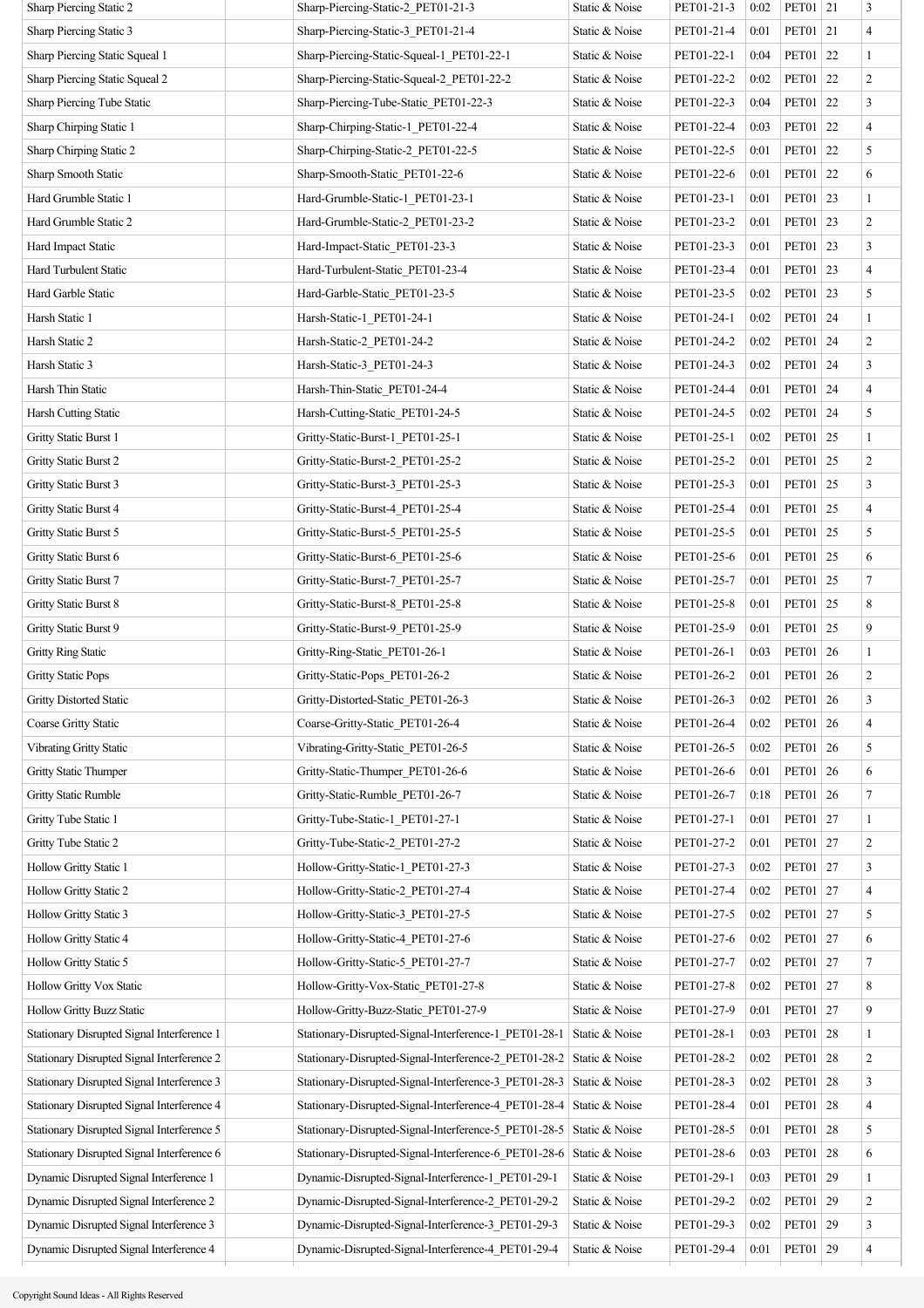| Dynamic Disrupted Signal Interference 5 | Dynamic-Disrupted-Signal-Interference-5 PET01-29-5 | Static & Noise         | PET01-29-5 | 0:01 | PET01   29   |    | 5              |
|-----------------------------------------|----------------------------------------------------|------------------------|------------|------|--------------|----|----------------|
| Thin Squidger                           | Thin-Squidger PET01-30-1                           | <b>Broken Elements</b> | PET01-30-1 | 0:02 | PET01 30     |    | $\mathbf{1}$   |
| Hard Squidger                           | Hard-Squidger_PET01-30-2                           | <b>Broken Elements</b> | PET01-30-2 | 0:01 | <b>PET01</b> | 30 | $\overline{c}$ |
| <b>Big Squidger</b>                     | Big-Squidger_PET01-30-3                            | <b>Broken Elements</b> | PET01-30-3 | 0:02 | PET01 30     |    | 3              |
| Odd Rhythmic Squidger                   | Odd-Rhythmic-Squidger_PET01-30-4                   | <b>Broken Elements</b> | PET01-30-4 | 0:02 | PET01 30     |    | $\overline{4}$ |
| Quick Swirl 1                           | Quick-Swirl-1_PET01-31-1                           | <b>Broken Elements</b> | PET01-31-1 | 0:03 | PET01 31     |    | $\mathbf{1}$   |
| Quick Swirl 2                           | Quick-Swirl-2 PET01-31-2                           | <b>Broken Elements</b> | PET01-31-2 | 0:01 | PET01 31     |    | $\overline{c}$ |
| <b>Big Noise Swirl</b>                  | Big-Noise-Swirl PET01-31-3                         | <b>Broken Elements</b> | PET01-31-3 | 0:03 | PET01 31     |    | 3              |
| <b>Big Noise Swirl Down</b>             | Big-Noise-Swirl-Down_PET01-31-4                    | <b>Broken Elements</b> | PET01-31-4 | 0:09 | PET01 31     |    | $\overline{4}$ |
| Noise Stutter 1                         | Noise-Stutter-1_PET01-32-1                         | <b>Broken Elements</b> | PET01-32-1 | 0:02 | PET01 32     |    | $\mathbf{1}$   |
| Noise Stutter 2                         | Noise-Stutter-2 PET01-32-2                         | <b>Broken Elements</b> | PET01-32-2 | 0:02 | PET01 32     |    | $\overline{c}$ |
| Falling Stutter 1                       | Falling-Stutter-1 PET01-32-3                       | <b>Broken Elements</b> | PET01-32-3 | 0:01 | <b>PET01</b> | 32 | 3              |
| Falling Stutter 2                       | Falling-Stutter-2 PET01-32-4                       | <b>Broken Elements</b> | PET01-32-4 | 0:01 | PET01 32     |    | $\overline{4}$ |
| Falling Stutter 3                       | Falling-Stutter-3_PET01-32-5                       | <b>Broken Elements</b> | PET01-32-5 | 0:01 | PET01 32     |    | 5              |
| Stutter Accent 1                        | Stutter-Accent-1 PET01-32-6                        | <b>Broken Elements</b> | PET01-32-6 | 0:01 | PET01 32     |    | 6              |
| <b>Stutter Accent 2</b>                 | Stutter-Accent-2_PET01-32-7                        | <b>Broken Elements</b> | PET01-32-7 | 0:01 | PET01 32     |    | $\tau$         |
| <b>Stutter Accent 3</b>                 | Stutter-Accent-3_PET01-32-8                        | <b>Broken Elements</b> | PET01-32-8 | 0:02 | PET01 32     |    | 8              |
| <b>Distorted Stutter Knocks</b>         | Distorted-Stutter-Knocks PET01-33-1                | <b>Broken Elements</b> | PET01-33-1 | 0:01 | PET01 33     |    | $\mathbf{1}$   |
| <b>Stutter Bounce 1</b>                 | Stutter-Bounce-1 PET01-33-2                        | <b>Broken Elements</b> | PET01-33-2 | 0:01 | PET01        | 33 | $\overline{c}$ |
| Stutter Bounce 2                        | Stutter-Bounce-2 PET01-33-3                        | <b>Broken Elements</b> | PET01-33-3 | 0:02 | PET01 33     |    | 3              |
| Pounding Stutter 1                      | Pounding-Stutter-1 PET01-33-4                      | <b>Broken Elements</b> | PET01-33-4 | 0:01 | PET01 33     |    | $\overline{4}$ |
| Pounding Stutter 2                      | Pounding-Stutter-2_PET01-33-5                      | <b>Broken Elements</b> | PET01-33-5 | 0:02 | PET01 33     |    | 5              |
| Zappy Stutter                           | Zappy-Stutter PET01-33-6                           | <b>Broken Elements</b> | PET01-33-6 | 0:01 | PET01 33     |    | 6              |
| Canned Stutter                          | Canned-Stutter_PET01-34-1                          | <b>Broken Elements</b> | PET01-34-1 | 0:02 | PET01 34     |    | $\mathbf{1}$   |
| Thin Broken Stutter                     | Thin-Broken-Stutter_PET01-34-2                     | <b>Broken Elements</b> | PET01-34-2 | 0:03 | PET01 34     |    | $\overline{c}$ |
| Hard Stutter                            | Hard-Stutter PET01-34-3                            | <b>Broken Elements</b> | PET01-34-3 | 0:02 | <b>PET01</b> | 34 | 3              |
| <b>Distorted Pulse Stutter</b>          | Distorted-Pulse-Stutter PET01-34-4                 | <b>Broken Elements</b> | PET01-34-4 | 0:01 | PET01 34     |    | $\overline{4}$ |
| Harsh Stutter 1                         | Harsh-Stutter-1_PET01-35-1                         | <b>Broken Elements</b> | PET01-35-1 | 0:01 | PET01 35     |    | $\mathbf{1}$   |
| Harsh Stutter 2                         | Harsh-Stutter-2_PET01-35-2                         | <b>Broken Elements</b> | PET01-35-2 | 0:01 | PET01 35     |    | $\overline{c}$ |
| Harsh Stutter 3                         | Harsh-Stutter-3 PET01-35-3                         | <b>Broken Elements</b> | PET01-35-3 | 0:01 | PET01 35     |    | $\sqrt{3}$     |
| Harsh Stutter 4                         | Harsh-Stutter-4 PET01-35-4                         | <b>Broken Elements</b> | PET01-35-4 | 0:02 | PET01 35     |    | 4              |
| Gritty Stutter 1                        | Gritty-Stutter-1_PET01-35-5                        | <b>Broken Elements</b> | PET01-35-5 | 0:01 | PET01 35     |    | 5              |
| Gritty Stutter 2                        | Gritty-Stutter-2_PET01-35-6                        | <b>Broken Elements</b> | PET01-35-6 | 0:01 | PET01 35     |    | 6              |
| Gritty Stutter 3                        | Gritty-Stutter-3 PET01-35-7                        | <b>Broken Elements</b> | PET01-35-7 | 0:01 | PET01 35     |    | $\tau$         |
| Gritty Stutter 4                        | Gritty-Stutter-4_PET01-35-8                        | <b>Broken Elements</b> | PET01-35-8 | 0:01 | <b>PET01</b> | 35 | 8              |
| Quicker Spit                            | Quicker-Spit_PET01-36-1                            | <b>Broken Elements</b> | PET01-36-1 | 0:01 | PET01 36     |    | $\mathbf{1}$   |
| Chirpy Sputter Burst                    | Chirpy-Sputter-Burst_PET01-36-2                    | <b>Broken Elements</b> | PET01-36-2 | 0:01 | PET01 36     |    | $\overline{c}$ |
| Fast Sputter Burst 1                    | Fast-Sputter-Burst-1_PET01-36-3                    | <b>Broken Elements</b> | PET01-36-3 | 0:01 | PET01 36     |    | 3              |
| Fast Sputter Burst 2                    | Fast-Sputter-Burst-2_PET01-36-4                    | <b>Broken Elements</b> | PET01-36-4 | 0:01 | PET01 36     |    | 4              |
| Fast Sputter Burst 3                    | Fast-Sputter-Burst-3_PET01-36-5                    | <b>Broken Elements</b> | PET01-36-5 | 0:02 | PET01 36     |    | 5              |
| Fast Sputter Burst 4                    | Fast-Sputter-Burst-4 PET01-36-6                    | <b>Broken Elements</b> | PET01-36-6 | 0:01 | PET01 36     |    | 6              |
| Fast Sputter Burst 5                    | Fast-Sputter-Burst-5_PET01-36-7                    | <b>Broken Elements</b> | PET01-36-7 | 0:02 | <b>PET01</b> | 36 | $\tau$         |
| Fast Sputter Burst 6                    | Fast-Sputter-Burst-6_PET01-36-8                    | <b>Broken Elements</b> | PET01-36-8 | 0:01 | PET01 36     |    | 8              |
| <b>Big Sputter 1</b>                    | Big-Sputter-1_PET01-37-1                           | <b>Broken Elements</b> | PET01-37-1 | 0:02 | PET01 37     |    | $\mathbf{1}$   |
| Big Sputter 2                           | Big-Sputter-2 PET01-37-2                           | <b>Broken Elements</b> | PET01-37-2 | 0:02 | PET01 37     |    | 2              |
| Big Sputter 3                           | Big-Sputter-3_PET01-37-3                           | <b>Broken Elements</b> | PET01-37-3 | 0:03 | PET01 37     |    | 3              |
| Big Sputter 4                           | Big-Sputter-4 PET01-37-4                           | <b>Broken Elements</b> | PET01-37-4 | 0:02 | PET01 37     |    | 4              |
| <b>Turbulent Sputter</b>                | Turbulent-Sputter_PET01-38-1                       | <b>Broken Elements</b> | PET01-38-1 | 0:03 | PET01 38     |    | $\mathbf{1}$   |
| Harsh Sputter 1                         | Harsh-Sputter-1_PET01-38-2                         | <b>Broken Elements</b> | PET01-38-2 | 0:01 | <b>PET01</b> | 38 | 2              |
| Harsh Sputter 2                         | Harsh-Sputter-2_PET01-38-3                         | <b>Broken Elements</b> | PET01-38-3 | 0:01 | PET01 38     |    | 3              |
| Harsh Sputter 3                         | Harsh-Sputter-3_PET01-38-4                         | <b>Broken Elements</b> | PET01-38-4 | 0:01 | PET01        | 38 | 4              |
| Harsh Sputter 4                         | Harsh-Sputter-4 PET01-38-5                         | <b>Broken Elements</b> | PET01-38-5 | 0:02 | PET01 38     |    | 5              |
| Harsh Sputter 5                         | Harsh-Sputter-5_PET01-38-6                         | <b>Broken Elements</b> | PET01-38-6 | 0:01 | PET01 38     |    | 6              |
|                                         |                                                    |                        |            |      |              |    |                |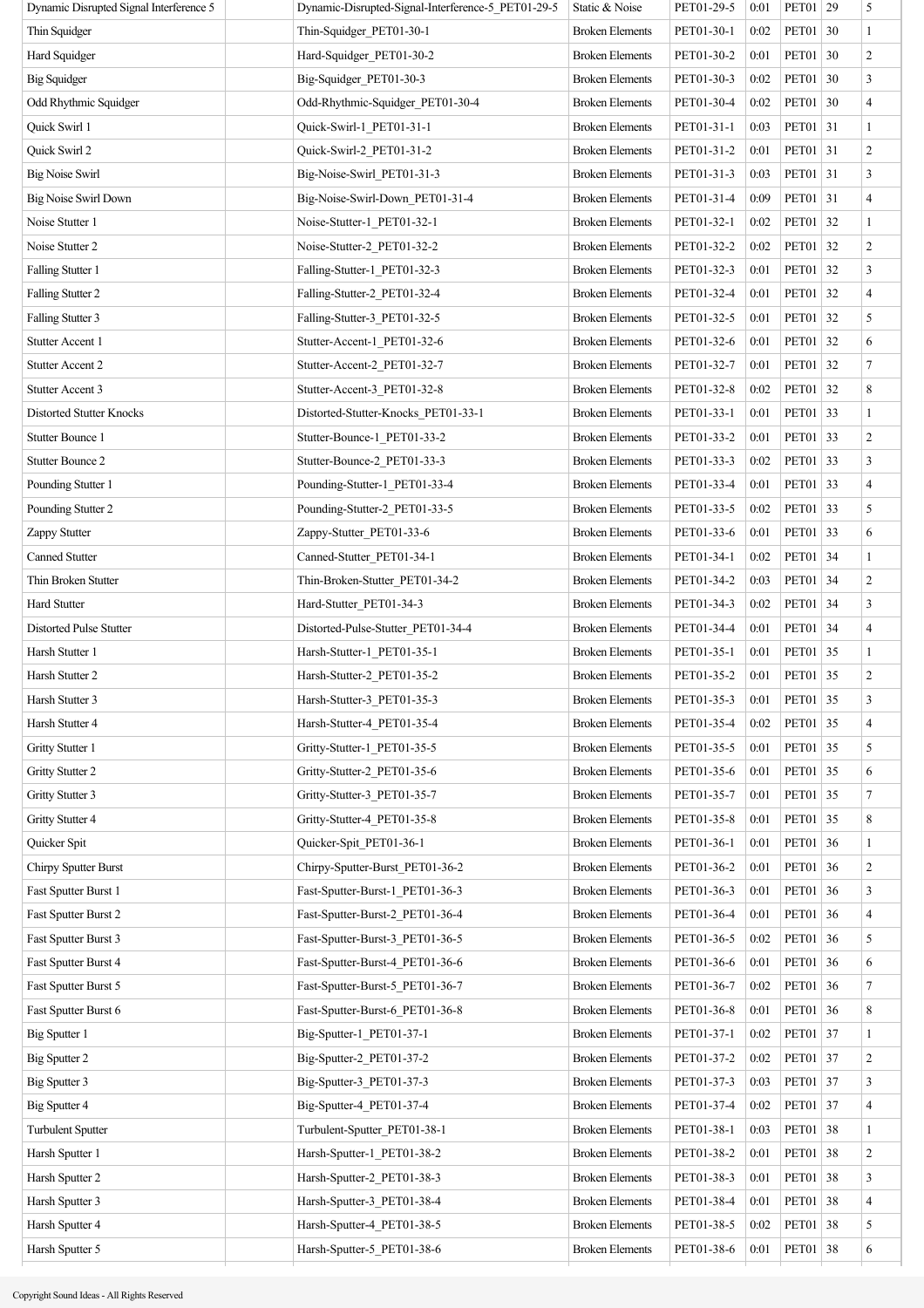| Harsh Sputter 6              | Harsh-Sputter-6 PET01-38-7            | <b>Broken Elements</b>            | PET01-38-7 | 0:04 | PET01 38     |    | 7                        |
|------------------------------|---------------------------------------|-----------------------------------|------------|------|--------------|----|--------------------------|
| Gritty Sputter 1             | Gritty-Sputter-1 PET01-39-1           | <b>Broken Elements</b>            | PET01-39-1 | 0:01 | PET01        | 39 | $\mathbf{1}$             |
| Gritty Sputter 2             | Gritty-Sputter-2_PET01-39-2           | <b>Broken Elements</b>            | PET01-39-2 | 0:01 | PET01        | 39 | $\overline{c}$           |
| Gritty Sputter 3             | Gritty-Sputter-3 PET01-39-3           | <b>Broken Elements</b>            | PET01-39-3 | 0:02 | <b>PET01</b> | 39 | $\mathfrak{Z}$           |
| Gritty Sputter Run           | Gritty-Sputter-Run PET01-39-4         | <b>Broken Elements</b>            | PET01-39-4 | 0:06 | PET01        | 39 | $\overline{\mathbf{4}}$  |
| Signal Sputter Echo          | Signal-Sputter-Echo PET01-39-5        | <b>Broken Elements</b>            | PET01-39-5 | 0:02 | <b>PET01</b> | 39 | 5                        |
| Hum Sputter                  | Hum-Sputter PET01-39-6                | <b>Broken Elements</b>            | PET01-39-6 | 0:02 | PET01        | 39 | 6                        |
| <b>Buzz Sputter Repeater</b> | Buzz-Sputter-Repeater PET01-39-7      | <b>Broken Elements</b>            | PET01-39-7 | 0:03 | PET01        | 39 | $\overline{7}$           |
| Quick Flutter 1              | Quick-Flutter-1 PET01-40-1            | <b>Broken Elements</b>            | PET01-40-1 | 0:03 | PET01        | 40 | $\mathbf{1}$             |
| Quick Flutter 2              | Quick-Flutter-2_PET01-40-2            | <b>Broken Elements</b>            | PET01-40-2 | 0:01 | PET01        | 40 | $\overline{c}$           |
| Big Noise Flutter 1          | Big-Noise-Flutter-1 PET01-40-3        | <b>Broken Elements</b>            | PET01-40-3 | 0:01 | PET01        | 40 | $\mathfrak{Z}$           |
| <b>Big Noise Flutter 2</b>   | Big-Noise-Flutter-2_PET01-40-4        | <b>Broken Elements</b>            | PET01-40-4 | 0:02 | PET01        | 40 | $\overline{4}$           |
| <b>Big Noise Flutter 3</b>   | Big-Noise-Flutter-3 PET01-40-5        | <b>Broken Elements</b>            | PET01-40-5 | 0:02 | PET01        | 40 | 5                        |
| <b>Distorted Flutter</b>     | Distorted-Flutter_PET01-40-6          | <b>Broken Elements</b>            | PET01-40-6 | 0:01 | PET01        | 40 | 6                        |
| Crazy Flutter                | Crazy-Flutter PET01-40-7              | <b>Broken Elements</b>            | PET01-40-7 | 0:04 | PET01        | 40 | 7                        |
| <b>Bouncy Thumper</b>        | Bouncy-Thumper_PET01-41-1             | <b>Broken Elements</b>            | PET01-41-1 | 0:02 | PET01 41     |    | $\mathbf{1}$             |
| <b>Big Thumper</b>           | Big-Thumper PET01-41-2                | <b>Broken Elements</b>            | PET01-41-2 | 0:02 | <b>PET01</b> | 41 | $\overline{c}$           |
| <b>Bashy Thumper</b>         | Bashy-Thumper_PET01-41-3              | <b>Broken Elements</b>            | PET01-41-3 | 0:02 | PET01 41     |    | 3                        |
| <b>Gritty Puncher</b>        | Gritty-Puncher_PET01-41-4             | <b>Broken Elements</b>            | PET01-41-4 | 0:01 | PET01        | 41 | $\overline{4}$           |
| Rapid Fire Puncher 1         | Rapid-Fire-Puncher-1 PET01-41-5       | <b>Broken Elements</b>            | PET01-41-5 | 0:03 | <b>PET01</b> | 41 | 5                        |
| Rapid Fire Puncher 2         | Rapid-Fire-Puncher-2_PET01-41-6       | <b>Broken Elements</b>            | PET01-41-6 | 0:01 | <b>PET01</b> | 41 | 6                        |
| Rapid Fire Shots             | Rapid-Fire-Shots PET01-42-1           | <b>Broken Elements</b>            | PET01-42-1 | 0:03 | PET01        | 42 | $\mathbf{1}$             |
| Rapid Fire Flutter Shots     | Rapid-Fire-Flutter-Shots_PET01-42-2   | <b>Broken Elements</b>            | PET01-42-2 | 0:02 | PET01        | 42 | $\overline{c}$           |
| Rapid Fire Noise Shots       | Rapid-Fire-Noise-Shots PET01-42-3     | <b>Broken Elements</b>            | PET01-42-3 | 0:03 | PET01        | 42 | 3                        |
| Rapid Fire Sputter Shots     | Rapid-Fire-Sputter-Shots_PET01-42-4   | <b>Broken Elements</b>            | PET01-42-4 | 0:01 | PET01        | 42 | $\overline{4}$           |
| Quick Tape Scrub 1           | Quick-Tape-Scrub-1 PET01-43-1         | Scratches & Scrubs                | PET01-43-1 | 0:01 | PET01        | 43 | $\mathbf{1}$             |
| Quick Tape Scrub 2           | Quick-Tape-Scrub-2_PET01-43-2         | Scratches & Scrubs   PET01-43-2   |            | 0:01 | PET01        | 43 | $\overline{c}$           |
| Quick Tape Scrub 3           | Quick-Tape-Scrub-3 PET01-43-3         | Scratches & Scrubs   PET01-43-3   |            | 0:01 | PET01        | 43 | 3                        |
| Tape Scrub Swipe Breaths 1   | Tape-Scrub-Swipe-Breaths-1_PET01-44-1 | Scratches & Scrubs   PET01-44-1   |            | 0:01 | PET01        | 44 | $\mathbf{1}$             |
| Tape Scrub Swipe Breaths 2   | Tape-Scrub-Swipe-Breaths-2_PET01-44-2 | Scratches & Scrubs   $PET01-44-2$ |            | 0:01 | PET01        | 44 | $\boldsymbol{2}$         |
| Tape Scrub Swipe Breaths 3   | Tape-Scrub-Swipe-Breaths-3 PET01-44-3 | Scratches & Scrubs   PET01-44-3   |            | 0:01 | <b>PET01</b> | 44 | 3                        |
| Tape Scrub Swipe Breaths 4   | Tape-Scrub-Swipe-Breaths-4 PET01-44-4 | Scratches & Scrubs   PET01-44-4   |            | 0:02 | PET01        | 44 | $\overline{4}$           |
| Tape Scrub Swipe Breaths 5   | Tape-Scrub-Swipe-Breaths-5 PET01-44-5 | Scratches & Scrubs   PET01-44-5   |            | 0:02 | PET01        | 44 | 5                        |
| Tape Scrub Swipe Breaths 6   | Tape-Scrub-Swipe-Breaths-6 PET01-44-6 | Scratches & Scrubs   PET01-44-6   |            | 0:04 | <b>PET01</b> | 44 | 6                        |
| Tape Scrub Swipe Breaths 7   | Tape-Scrub-Swipe-Breaths-7 PET01-44-7 | Scratches & Scrubs   PET01-44-7   |            | 0:03 | PET01        | 44 | 7                        |
| Tape Scrub Swipe Chatter 1   | Tape-Scrub-Swipe-Chatter-1 PET01-45-1 | Scratches & Scrubs   PET01-45-1   |            | 0:02 | PET01        | 45 | $\mathbf{1}$             |
| Tape Scrub Swipe Chatter 2   | Tape-Scrub-Swipe-Chatter-2 PET01-45-2 | Scratches & Scrubs   PET01-45-2   |            | 0:01 | PET01        | 45 | $\overline{c}$           |
| Tape Scrub Swipe Chatter 3   | Tape-Scrub-Swipe-Chatter-3 PET01-45-3 | Scratches & Scrubs   PET01-45-3   |            | 0:02 | <b>PET01</b> | 45 | 3                        |
| Tape Scrub Swipe Chatter 4   | Tape-Scrub-Swipe-Chatter-4 PET01-45-4 | Scratches & Scrubs   PET01-45-4   |            | 0:06 | PET01        | 45 | $\overline{\mathbf{4}}$  |
| Tape Scrub Swipe Chatter 5   | Tape-Scrub-Swipe-Chatter-5 PET01-45-5 | Scratches & Scrubs   PET01-45-5   |            | 0:01 | PET01        | 45 | 5                        |
| Tape Scrub Swipe Chatter 6   | Tape-Scrub-Swipe-Chatter-6 PET01-45-6 | Scratches & Scrubs   PET01-45-6   |            | 0:02 | PET01        | 45 | 6                        |
| Tape Scrub Swipe Chatter 7   | Tape-Scrub-Swipe-Chatter-7 PET01-45-7 | Scratches & Scrubs   PET01-45-7   |            | 0:01 | PET01        | 45 | 7                        |
| Tape Scrub Swipe Chatter 8   | Tape-Scrub-Swipe-Chatter-8 PET01-45-8 | Scratches & Scrubs   PET01-45-8   |            | 0:01 | PET01        | 45 | 8                        |
| Whacky Tape Scrubbing 1      | Whacky-Tape-Scrubbing-1 PET01-46-1    | Scratches & Scrubs   PET01-46-1   |            | 0:02 | PET01        | 46 | $\mathbf{1}$             |
| Whacky Tape Scrubbing 2      | Whacky-Tape-Scrubbing-2 PET01-46-2    | Scratches & Scrubs   PET01-46-2   |            | 0:02 | PET01        | 46 | $\overline{c}$           |
| Whacky Tape Scrubbing 3      | Whacky-Tape-Scrubbing-3 PET01-46-3    | Scratches & Scrubs   PET01-46-3   |            | 0:04 | PET01        | 46 | 3                        |
| Whacky Tape Scrubbing 4      | Whacky-Tape-Scrubbing-4 PET01-46-4    | Scratches & Scrubs   PET01-46-4   |            | 0:03 | PET01        | 46 | $\overline{\mathcal{A}}$ |
| Whacky Tape Scrubbing 5      | Whacky-Tape-Scrubbing-5 PET01-46-5    | Scratches & Scrubs   PET01-46-5   |            | 0:03 | PET01        | 46 | 5                        |
| Whacky Tape Scrubbing 6      | Whacky-Tape-Scrubbing-6 PET01-46-6    | Scratches & Scrubs   PET01-46-6   |            | 0:02 | PET01        | 46 | 6                        |
| Whacky Tape Scrubbing 7      | Whacky-Tape-Scrubbing-7 PET01-46-7    | Scratches & Scrubs   PET01-46-7   |            | 0:04 | PET01        | 46 | $\overline{7}$           |
| High Tape Scrub              | High-Tape-Scrub PET01-47-1            | Scratches & Scrubs   PET01-47-1   |            | 0:01 | PET01        | 47 | $\mathbf{1}$             |
| Low Tape Scrub 1             | Low-Tape-Scrub-1 PET01-47-2           | Scratches & Scrubs   PET01-47-2   |            | 0:01 | <b>PET01</b> | 47 | $\overline{c}$           |
| Low Tape Scrub 2             | Low-Tape-Scrub-2 PET01-47-3           | Scratches & Scrubs   PET01-47-3   |            | 0:01 | PET01        | 47 | 3                        |
|                              |                                       |                                   |            |      |              |    |                          |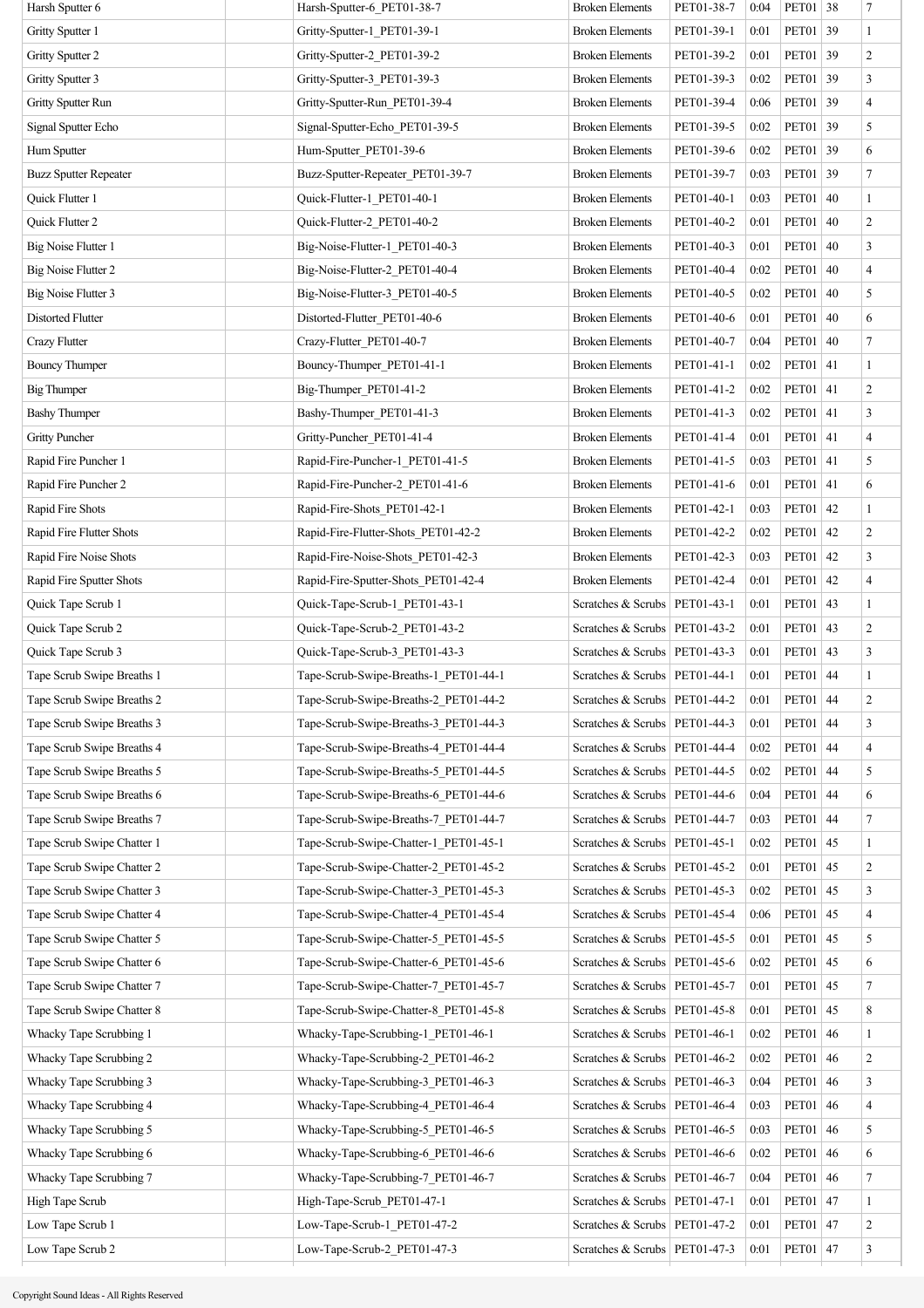| Low Tape Scrub 3               | Low-Tape-Scrub-3 PET01-47-4               | Scratches & Scrubs   PET01-47-4 |            | 0:03 | PET01   47   |    | $\overline{\mathcal{A}}$ |
|--------------------------------|-------------------------------------------|---------------------------------|------------|------|--------------|----|--------------------------|
| Low Tape Scrub 4               | Low-Tape-Scrub-4 PET01-47-5               | Scratches & Scrubs   PET01-47-5 |            | 0:01 | <b>PET01</b> | 47 | 5                        |
| Deep Tape Scrubbing 1          | Deep-Tape-Scrubbing-1 PET01-48-1          | Scratches & Scrubs   PET01-48-1 |            | 0:01 | PET01        | 48 | $\mathbf{1}$             |
| Deep Tape Scrubbing 2          | Deep-Tape-Scrubbing-2 PET01-48-2          | Scratches & Scrubs   PET01-48-2 |            | 0:01 | PET01        | 48 | $\overline{c}$           |
| Deep Tape Scrubbing 3          | Deep-Tape-Scrubbing-3 PET01-48-3          | Scratches & Scrubs   PET01-48-3 |            | 0:02 | PET01        | 48 | 3                        |
| Deep Tape Scrubbing 4          | Deep-Tape-Scrubbing-4 PET01-48-4          | Scratches & Scrubs   PET01-48-4 |            | 0:02 | <b>PET01</b> | 48 | $\overline{4}$           |
| Deep Tape Scrubbing 5          | Deep-Tape-Scrubbing-5 PET01-48-5          | Scratches & Scrubs   PET01-48-5 |            | 0:04 | PET01        | 48 | 5                        |
| Deep Tape Scrubbing 6          | Deep-Tape-Scrubbing-6 PET01-48-6          | Scratches & Scrubs   PET01-48-6 |            | 0:03 | PET01        | 48 | 6                        |
| Rapid Tape Scrubbing 1         | Rapid-Tape-Scrubbing-1 PET01-49-1         | Scratches & Scrubs   PET01-49-1 |            | 0:02 | PET01        | 49 | $\mathbf{1}$             |
| Rapid Tape Scrubbing 2         | Rapid-Tape-Scrubbing-2_PET01-49-2         | Scratches & Scrubs   PET01-49-2 |            | 0:02 | PET01        | 49 | $\overline{c}$           |
| Rapid Tape Scrubbing 3         | Rapid-Tape-Scrubbing-3_PET01-49-3         | Scratches & Scrubs   PET01-49-3 |            | 0:01 | PET01        | 49 | 3                        |
| Rapid Tape Scrubbing 4         | Rapid-Tape-Scrubbing-4_PET01-49-4         | Scratches & Scrubs   PET01-49-4 |            | 0:07 | PET01        | 49 | $\overline{\mathbf{4}}$  |
| Rapid Tape Scrubbing 5         | Rapid-Tape-Scrubbing-5 PET01-49-5         | Scratches & Scrubs   PET01-49-5 |            | 0:09 | PET01        | 49 | 5                        |
| Rapid Fire Tape Scrubbing 1    | Rapid-Fire-Tape-Scrubbing-1 PET01-50-1    | Scratches & Scrubs   PET01-50-1 |            | 0:02 | <b>PET01</b> | 50 | $\mathbf{1}$             |
| Rapid Fire Tape Scrubbing 2    | Rapid-Fire-Tape-Scrubbing-2 PET01-50-2    | Scratches & Scrubs   PET01-50-2 |            | 0:01 | <b>PET01</b> | 50 | $\overline{c}$           |
| <b>Broad Tape Scrubbing</b>    | Broad-Tape-Scrubbing PET01-50-3           | Scratches & Scrubs   PET01-50-3 |            | 0:02 | PET01 50     |    | 3                        |
| Hard Tape Scrub Burst 1        | Hard-Tape-Scrub-Burst-1 PET01-51-1        | Scratches & Scrubs   PET01-51-1 |            | 0:01 | PET01   51   |    | $\mathbf{1}$             |
| Hard Tape Scrub Burst 2        | Hard-Tape-Scrub-Burst-2 PET01-51-2        | Scratches & Scrubs   PET01-51-2 |            | 0:01 | PET01   51   |    | $\overline{c}$           |
| Hard Tape Scrub Burst 3        | Hard-Tape-Scrub-Burst-3 PET01-51-3        | Scratches & Scrubs   PET01-51-3 |            | 0:01 | <b>PET01</b> | 51 | 3                        |
| Hard Tape Scrub Burst 4        | Hard-Tape-Scrub-Burst-4 PET01-51-4        | Scratches & Scrubs   PET01-51-4 |            | 0:01 | PET01   51   |    | $\overline{4}$           |
| Hard Tape Scrub Burst 5        | Hard-Tape-Scrub-Burst-5 PET01-51-5        | Scratches & Scrubs   PET01-51-5 |            | 0:01 | PET01   51   |    | 5                        |
| Hard Tape Scrub Burst 6        | Hard-Tape-Scrub-Burst-6 PET01-51-6        | Scratches & Scrubs   PET01-51-6 |            | 0:01 | PET01   51   |    | 6                        |
| Static Tape Scrub Burst 1      | Static-Tape-Scrub-Burst-1 PET01-52-1      | Scratches & Scrubs   PET01-52-1 |            | 0:02 | <b>PET01</b> | 52 | $\mathbf{1}$             |
| Static Tape Scrub Burst 2      | Static-Tape-Scrub-Burst-2 PET01-52-2      | Scratches & Scrubs   PET01-52-2 |            | 0:01 | <b>PET01</b> | 52 | $\boldsymbol{2}$         |
| Static Tape Scrub Burst 3      | Static-Tape-Scrub-Burst-3 PET01-52-3      | Scratches & Scrubs   PET01-52-3 |            | 0:02 | <b>PET01</b> | 52 | 3                        |
| Static Tape Scrub Burst 4      | Static-Tape-Scrub-Burst-4 PET01-52-4      | Scratches & Scrubs   PET01-52-4 |            | 0:01 | <b>PET01</b> | 52 | $\overline{4}$           |
| Static Tape Scrub Burst 5      | Static-Tape-Scrub-Burst-5 PET01-52-5      | Scratches & Scrubs   PET01-52-5 |            | 0:01 | <b>PET01</b> | 52 | 5                        |
| Static Tape Scrub Burst 6      | Static-Tape-Scrub-Burst-6 PET01-52-6      | Scratches & Scrubs   PET01-52-6 |            | 0:02 | <b>PET01</b> | 52 | 6                        |
| Hard Gritty Tape Scrub Burst 1 | Hard-Gritty-Tape-Scrub-Burst-1 PET01-52-7 | Scratches & Scrubs   PET01-52-7 |            | 0:01 | <b>PET01</b> | 52 | $\overline{7}$           |
| Hard Gritty Tape Scrub Burst 2 | Hard-Gritty-Tape-Scrub-Burst-2_PET01-52-8 | Scratches & Scrubs   PET01-52-8 |            | 0:01 | PET01 52     |    | 8                        |
| Short Tape Rewind Burst 1      | Short-Tape-Rewind-Burst-1 PET01-53-1      | Scratches & Scrubs   PET01-53-1 |            | 0:01 | PET01 53     |    | 1                        |
| Short Tape Rewind Burst 2      | Short-Tape-Rewind-Burst-2 PET01-53-2      | Scratches & Scrubs   PET01-53-2 |            | 0:01 | <b>PET01</b> | 53 | $\,2$                    |
| Short Tape Rewind Burst 3      | Short-Tape-Rewind-Burst-3 PET01-53-3      | Scratches & Scrubs   PET01-53-3 |            | 0:01 | <b>PET01</b> | 53 | 3                        |
| Short Tape Rewind Burst 4      | Short-Tape-Rewind-Burst-4 PET01-53-4      | Scratches & Scrubs   PET01-53-4 |            | 0:01 | <b>PET01</b> | 53 | 4                        |
| Short Tape Rewind Burst 5      | Short-Tape-Rewind-Burst-5 PET01-53-5      | Scratches & Scrubs   PET01-53-5 |            | 0:01 | PET01        | 53 | 5                        |
| Short Tape Rewind Burst 6      | Short-Tape-Rewind-Burst-6 PET01-53-6      | Scratches & Scrubs   PET01-53-6 |            | 0:01 | PET01        | 53 | 6                        |
| Short Tape Rewind Burst 7      | Short-Tape-Rewind-Burst-7 PET01-53-7      | Scratches & Scrubs   PET01-53-7 |            | 0:01 | <b>PET01</b> | 53 | 7                        |
| Tape Rewind Burst Down 1       | Tape-Rewind-Burst-Down-1 PET01-54-1       | Scratches & Scrubs   PET01-54-1 |            | 0:01 | <b>PET01</b> | 54 | $\mathbf{1}$             |
| Tape Rewind Burst Down 2       | Tape-Rewind-Burst-Down-2 PET01-54-2       | Scratches & Scrubs   PET01-54-2 |            | 0:02 | <b>PET01</b> | 54 | $\boldsymbol{2}$         |
| Tape Rewind Burst Down 3       | Tape-Rewind-Burst-Down-3 PET01-54-3       | Scratches & Scrubs   PET01-54-3 |            | 0:02 | <b>PET01</b> | 54 | 3                        |
| Frantic Tape Rewind Burst      | Frantic-Tape-Rewind-Burst PET01-54-4      | Scratches & Scrubs   PET01-54-4 |            | 0:02 | <b>PET01</b> | 54 | $\overline{4}$           |
| Reverberant Tape Rewind        | Reverberant-Tape-Rewind_PET01-54-5        | Scratches & Scrubs   PET01-54-5 |            | 0:04 | PET01        | 54 | 5                        |
| Hollow Tube Tape Rewind        | Hollow-Tube-Tape-Rewind PET01-54-6        | Scratches & Scrubs   PET01-54-6 |            | 0:03 | <b>PET01</b> | 54 | 6                        |
| Low Static Rewind Stop         | Low-Static-Rewind-Stop PET01-54-7         | Scratches & Scrubs   PET01-54-7 |            | 0:08 | <b>PET01</b> | 54 | 7                        |
| Sharp Piercing Zap 1           | Sharp-Piercing-Zap-1 PET01-55-1           | Zaps                            | PET01-55-1 | 0:01 | <b>PET01</b> | 55 | $\mathbf{1}$             |
| Sharp Piercing Zap 2           | Sharp-Piercing-Zap-2 PET01-55-2           | Zaps                            | PET01-55-2 | 0:01 | <b>PET01</b> | 55 | $\boldsymbol{2}$         |
| Sharp Piercing Zap 3           | Sharp-Piercing-Zap-3 PET01-55-3           | Zaps                            | PET01-55-3 | 0:01 | <b>PET01</b> | 55 | 3                        |
| Sharp Piercing Zap 4           | Sharp-Piercing-Zap-4 PET01-55-4           | Zaps                            | PET01-55-4 | 0:04 | <b>PET01</b> | 55 | $\overline{4}$           |
| Sharp Piercing Zap 5           | Sharp-Piercing-Zap-5 PET01-55-5           | Zaps                            | PET01-55-5 | 0:04 | PET01        | 55 | 5                        |
| Piercing Noise Zap 1           | Piercing-Noise-Zap-1 PET01-56-1           | Zaps                            | PET01-56-1 | 0:02 | <b>PET01</b> | 56 | $\mathbf{1}$             |
| Piercing Noise Zap 2           | Piercing-Noise-Zap-2 PET01-56-2           | Zaps                            | PET01-56-2 | 0:01 | PET01        | 56 | $\overline{c}$           |
| Piercing Noise Zap 3           | Piercing-Noise-Zap-3 PET01-56-3           | Zaps                            | PET01-56-3 | 0:01 | <b>PET01</b> | 56 | 3                        |
| Piercing Noise Zap Echo 1      | Piercing-Noise-Zap-Echo-1 PET01-56-4      | Zaps                            | PET01-56-4 | 0:02 | <b>PET01</b> | 56 | $\overline{\mathbf{4}}$  |
|                                |                                           |                                 |            |      |              |    |                          |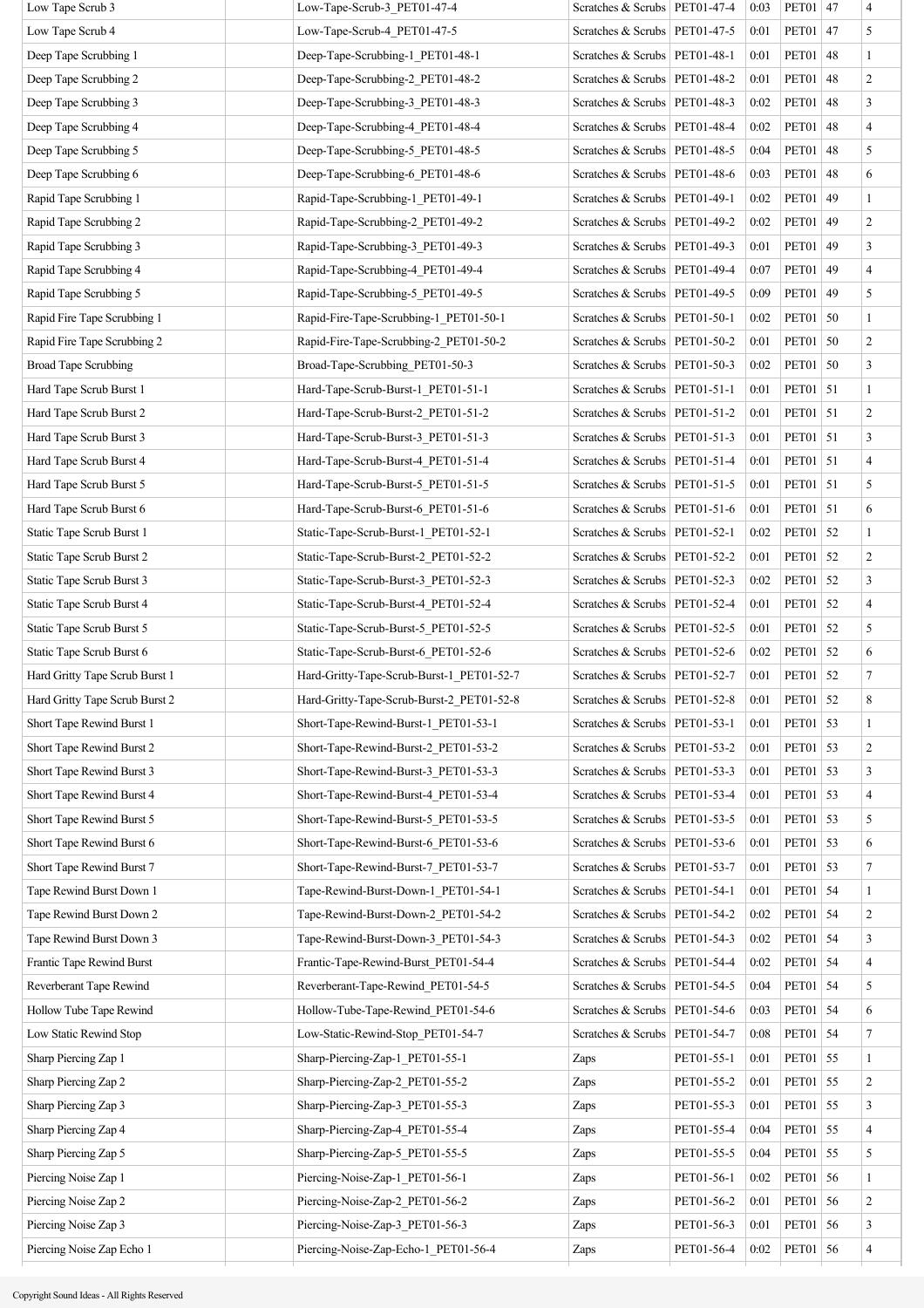| Piercing Noise Zap Echo 2    | Piercing-Noise-Zap-Echo-2_PET01-56-5    | Zaps             | PET01-56-5 | 0:03 | PET01 56     |    | 5                        |
|------------------------------|-----------------------------------------|------------------|------------|------|--------------|----|--------------------------|
| Quick Sharp Zap 1            | Quick-Sharp-Zap-1 PET01-57-1            | Zaps             | PET01-57-1 | 0:03 | PET01 57     |    | $\mathbf{1}$             |
| Quick Sharp Zap 2            | Quick-Sharp-Zap-2_PET01-57-2            | Zaps             | PET01-57-2 | 0:01 | PET01 57     |    | $\overline{c}$           |
| Quick Sharp Zap 3            | Quick-Sharp-Zap-3_PET01-57-3            | Zaps             | PET01-57-3 | 0:01 | PET01 57     |    | 3                        |
| Quick Sharp Zap 4            | Quick-Sharp-Zap-4_PET01-57-4            | Zaps             | PET01-57-4 | 0:01 | PET01 57     |    | 4                        |
| Quick Sharp Zap 5            | Quick-Sharp-Zap-5 PET01-57-5            | Zaps             | PET01-57-5 | 0:01 | PET01 57     |    | 5                        |
| Ripping Zap                  | Ripping-Zap PET01-58-1                  | Zaps             | PET01-58-1 | 0:02 | PET01 58     |    | $\mathbf{1}$             |
| Harsh Zap                    | Harsh-Zap_PET01-58-2                    | Zaps             | PET01-58-2 | 0:01 | PET01        | 58 | $\overline{c}$           |
| Crunchy Zap                  | Crunchy-Zap_PET01-58-3                  | Zaps             | PET01-58-3 | 0:01 | PET01 58     |    | 3                        |
| Crashing Zap                 | Crashing-Zap_PET01-58-4                 | Zaps             | PET01-58-4 | 0:01 | <b>PET01</b> | 58 | 4                        |
| Coarse Zap                   | Coarse-Zap_PET01-58-5                   | Zaps             | PET01-58-5 | 0:02 | PET01 58     |    | 5                        |
| Gritty Zap 1                 | Gritty-Zap-1 PET01-58-6                 | Zaps             | PET01-58-6 | 0:02 | PET01        | 58 | 6                        |
| Gritty Zap 2                 | Gritty-Zap-2 PET01-58-7                 | Zaps             | PET01-58-7 | 0:04 | PET01 58     |    | $\tau$                   |
| Hard Energy Zap 1            | Hard-Energy-Zap-1_PET01-59-1            | Zaps             | PET01-59-1 | 0:01 | PET01 59     |    | $\mathbf{1}$             |
| Hard Energy Zap 2            | Hard-Energy-Zap-2_PET01-59-2            | Zaps             | PET01-59-2 | 0:01 | PET01 59     |    | $\overline{\mathbf{c}}$  |
| Triple Energy Zap            | Triple-Energy-Zap PET01-59-3            | Zaps             | PET01-59-3 | 0:03 | PET01 59     |    | 3                        |
| Energy Multi Zap 1           | Energy-Multi-Zap-1_PET01-59-4           | Zaps             | PET01-59-4 | 0:02 | PET01 59     |    | 4                        |
| Energy Multi Zap 2           | Energy-Multi-Zap-2 PET01-59-5           | Zaps             | PET01-59-5 | 0:02 | PET01 59     |    | 5                        |
| Heavy Pulsed Zap             | Heavy-Pulsed-Zap PET01-60-1             | Zaps             | PET01-60-1 | 0:03 | PET01        | 60 | 1                        |
| Rapid Pulsed Zap             | Rapid-Pulsed-Zap PET01-60-2             | Zaps             | PET01-60-2 | 0:02 | PET01 60     |    | $\overline{c}$           |
| Hard Buzzing Pulsed Zap      | Hard-Buzzing-Pulsed-Zap_PET01-60-3      | Zaps             | PET01-60-3 | 0:01 | PET01 60     |    | 3                        |
| Hard Sputter Zap             | Hard-Sputter-Zap PET01-60-4             | Zaps             | PET01-60-4 | 0:02 | PET01 60     |    | 4                        |
| Low Flutter Zap 1            | Low-Flutter-Zap-1 PET01-61-1            | Zaps             | PET01-61-1 | 0:02 | PET01 61     |    | 1                        |
| Low Flutter Zap 2            | Low-Flutter-Zap-2 PET01-61-2            | Zaps             | PET01-61-2 | 0:01 | PET01 61     |    | $\overline{c}$           |
| <b>Broken Flutter Zap</b>    | Broken-Flutter-Zap_PET01-61-3           | Zaps             | PET01-61-3 | 0:02 | PET01 61     |    | 3                        |
| Hard Turbulent Zap           | Hard-Turbulent-Zap PET01-61-4           | Zaps             | PET01-61-4 | 0:02 | PET01        | 61 | 4                        |
| Wavering Buzzer Zap          | Wavering-Buzzer-Zap PET01-61-5          | Zaps             | PET01-61-5 | 0:02 | PET01 61     |    | 5                        |
| Garbled Zap                  | Garbled-Zap_PET01-61-6                  | Zaps             | PET01-61-6 | 0:03 | PET01 61     |    | 6                        |
| Swirling Zap                 | Swirling-Zap_PET01-61-7                 | Zaps             | PET01-61-7 | 0:05 | PET01 61     |    | 7                        |
| Quick Zap Disintegration     | Quick-Zap-Disintegration_PET01-61-8     | Zaps             | PET01-61-8 | 0:01 | PET01 61     |    | 8                        |
| Signal Beeper                | Signal-Beeper PET01-62-1                | Beeps & Rings    | PET01-62-1 | 0:01 | PET01 62     |    | $\mathbf{1}$             |
| Rhythmic Signal Beeper       | Rhythmic-Signal-Beeper_PET01-62-2       | Beeps & Rings    | PET01-62-2 | 0:08 | PET01        | 62 | $\overline{c}$           |
| <b>Tracer Beeps</b>          | Tracer-Beeps PET01-62-3                 | Beeps & Rings    | PET01-62-3 | 0:06 | PET01        | 62 | 3                        |
| Code Beeps                   | Code-Beeps_PET01-62-4                   | Beeps & Rings    | PET01-62-4 | 0:02 | PET01        | 62 | $\overline{\mathcal{A}}$ |
| Short Random Beeps 1         | Short-Random-Beeps-1_PET01-62-5         | Beeps & Rings    | PET01-62-5 | 0:01 | <b>PET01</b> | 62 | 5                        |
| Short Random Beeps 2         | Short-Random-Beeps-2_PET01-62-6         | Beeps & Rings    | PET01-62-6 | 0:01 | PET01 62     |    | 6                        |
| Beep Pulse                   | Beep-Pulse_PET01-63-1                   | Beeps & Rings    | PET01-63-1 | 0:03 | PET01 63     |    | 1                        |
| Rapid Signal Pulsed Beeps 1  | Rapid-Signal-Pulsed-Beeps-1 PET01-63-2  | Beeps & Rings    | PET01-63-2 | 0:01 | PET01 63     |    | $\overline{\mathbf{c}}$  |
| Rapid Signal Pulsed Beeps 2  | Rapid-Signal-Pulsed-Beeps-2_PET01-63-3  | Beeps & Rings    | PET01-63-3 | 0:01 | PET01 63     |    | 3                        |
| Quick Wiping Beeps           | Quick-Wiping-Beeps_PET01-63-4           | Beeps & Rings    | PET01-63-4 | 0:01 | PET01        | 63 | 4                        |
| <b>Odd Ringing Beeps</b>     | Odd-Ringing-Beeps_PET01-63-5            | Beeps & Rings    | PET01-63-5 | 0:02 | PET01 63     |    | 5                        |
| Distorted Light Impact Beeps | Distorted-Light-Impact-Beeps_PET01-64-1 | Beeps & Rings    | PET01-64-1 | 0:01 | PET01        | 64 | $\mathbf{1}$             |
| Distorted Beep Pulse         | Distorted-Beep-Pulse PET01-64-2         | Beeps & Rings    | PET01-64-2 | 0:01 | PET01 64     |    | $\overline{c}$           |
| Hollow Id Beep               | Hollow-Id-Beep_PET01-64-3               | Beeps & Rings    | PET01-64-3 | 0:01 | PET01 64     |    | 3                        |
| Beep Signal Interference 1   | Beep-Signal-Interference-1 PET01-64-4   | Beeps & Rings    | PET01-64-4 | 0:03 | PET01 64     |    | 4                        |
| Beep Signal Interference 2   | Beep-Signal-Interference-2_PET01-64-5   | Beeps & Rings    | PET01-64-5 | 0:01 | PET01 64     |    | 5                        |
| Beep Signal Interference 3   | Beep-Signal-Interference-3_PET01-64-6   | Beeps & Rings    | PET01-64-6 | 0:01 | PET01 64     |    | 6                        |
| Thin Squealing Beeps         | Thin-Squealing-Beeps_PET01-65-1         | Beeps & Rings    | PET01-65-1 | 0:01 | PET01 65     |    | $\mathbf{1}$             |
| Harsh Squealing Beeps 1      | Harsh-Squealing-Beeps-1_PET01-65-2      | Beeps & Rings    | PET01-65-2 | 0:01 | <b>PET01</b> | 65 | $\overline{c}$           |
| Harsh Squealing Beeps 2      | Harsh-Squealing-Beeps-2_PET01-65-3      | Beeps & Rings    | PET01-65-3 | 0:01 | PET01        | 65 | 3                        |
| Harsh Squealing Beeps 3      | Harsh-Squealing-Beeps-3_PET01-65-4      | Beeps & Rings    | PET01-65-4 | 0:01 | PET01        | 65 | 4                        |
| Rattle Beeper                | Rattle-Beeper PET01-65-5                | Beeps & Rings    | PET01-65-5 | 0:01 | PET01 65     |    | 5                        |
| Thin Buzzer                  | Thin-Buzzer PET01-66-1                  | Alarms & Buzzers | PET01-66-1 | 0:03 | PET01 66     |    | $\mathbf{1}$             |
|                              |                                         |                  |            |      |              |    |                          |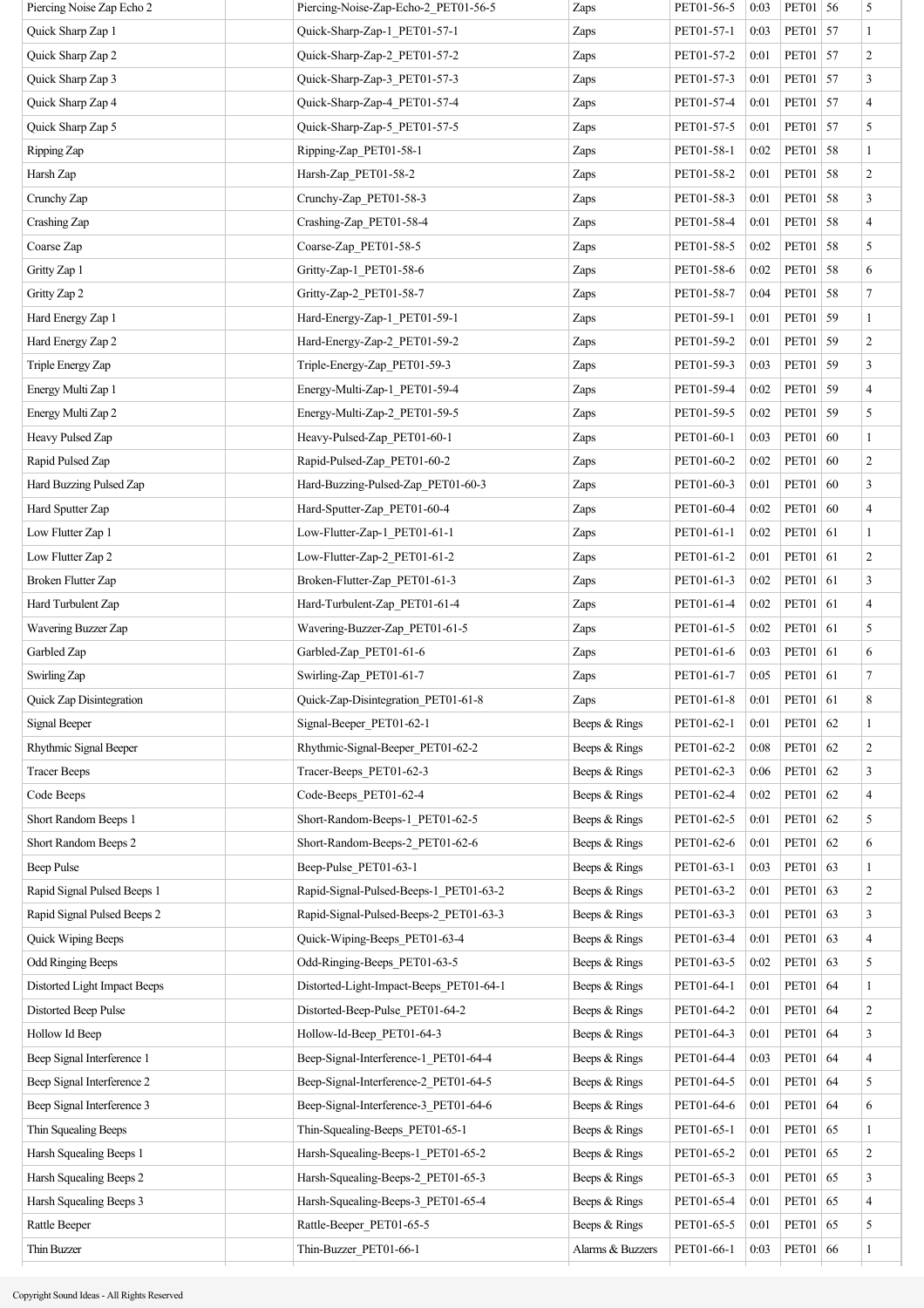| Thin Double Buzzer            | Thin-Double-Buzzer PET01-66-2          | Alarms & Buzzers | PET01-66-2 | 0:01 | PET01 66            |    | 2                |
|-------------------------------|----------------------------------------|------------------|------------|------|---------------------|----|------------------|
| Thin Torture Buzzer           | Thin-Torture-Buzzer PET01-66-3         | Alarms & Buzzers | PET01-66-3 | 0:02 | PET01 66            |    | 3                |
| <b>Fat Buzzer</b>             | Fat-Buzzer PET01-66-4                  | Alarms & Buzzers | PET01-66-4 | 0:01 | PET01 66            |    | $\overline{4}$   |
| <b>Phased Buzzer</b>          | Phased-Buzzer_PET01-67-1               | Alarms & Buzzers | PET01-67-1 | 0:02 | PET01 67            |    | $\mathbf{1}$     |
| Harsh Garbled Buzzer 1        | Harsh-Garbled-Buzzer-1 PET01-67-2      | Alarms & Buzzers | PET01-67-2 | 0:01 | PET01 67            |    | $\sqrt{2}$       |
| Harsh Garbled Buzzer 2        | Harsh-Garbled-Buzzer-2 PET01-67-3      | Alarms & Buzzers | PET01-67-3 | 0:02 | PET01 67            |    | $\mathfrak{Z}$   |
| <b>Big Bad Buzzer</b>         | Big-Bad-Buzzer_PET01-67-4              | Alarms & Buzzers | PET01-67-4 | 0:04 | PET01 67            |    | $\overline{4}$   |
| High Buzz Tone                | High-Buzz-Tone_PET01-68-1              | Alarms & Buzzers | PET01-68-1 | 0:03 | <b>PET01</b>        | 68 | $\mathbf{1}$     |
| Low Buzz Tone 1               | Low-Buzz-Tone-1 PET01-68-2             | Alarms & Buzzers | PET01-68-2 | 0:01 | PET01 68            |    | $\overline{c}$   |
| Low Buzz Tone 2               | Low-Buzz-Tone-2 PET01-68-3             | Alarms & Buzzers | PET01-68-3 | 0:08 | PET01               | 68 | $\mathfrak{Z}$   |
| Distorted Buzz                | Distorted-Buzz_PET01-68-4              | Alarms & Buzzers | PET01-68-4 | 0:01 | PET01 68            |    | $\overline{4}$   |
| <b>Broken Buzzer</b>          | Broken-Buzzer_PET01-69-1               | Alarms & Buzzers | PET01-69-1 | 0:01 | PET01 69            |    | $\mathbf{1}$     |
| <b>Interrupted Buzzer</b>     | Interrupted-Buzzer PET01-69-2          | Alarms & Buzzers | PET01-69-2 | 0:02 | PET01 69            |    | $\boldsymbol{2}$ |
| <b>Buzz Garble</b>            | Buzz-Garble_PET01-69-3                 | Alarms & Buzzers | PET01-69-3 | 0:01 | PET01 69            |    | $\mathfrak{Z}$   |
| <b>Buzzer Interference</b>    | Buzzer-Interference PET01-69-4         | Alarms & Buzzers | PET01-69-4 | 0:05 | <b>PET01</b>        | 69 | $\overline{4}$   |
| <b>Hollow Phased Buzzer 1</b> | Hollow-Phased-Buzzer-1 PET01-70-1      | Alarms & Buzzers | PET01-70-1 | 0:02 | PET01               | 70 | $\mathbf{1}$     |
| Hollow Phased Buzzer 2        | Hollow-Phased-Buzzer-2 PET01-70-2      | Alarms & Buzzers | PET01-70-2 | 0:08 | <b>PET01</b>        | 70 | $\overline{c}$   |
| <b>Hollow Tube Buzz Pulse</b> | Hollow-Tube-Buzz-Pulse PET01-70-3      | Alarms & Buzzers | PET01-70-3 | 0:10 | <b>PET01</b>        | 70 | $\mathfrak{Z}$   |
| Reverberant Buzz Echo         | Reverberant-Buzz-Echo PET01-70-4       | Alarms & Buzzers | PET01-70-4 | 0:02 | <b>PET01</b>        | 70 | $\overline{4}$   |
| <b>Buzzy Bonk</b>             | Buzzy-Bonk PET01-71-1                  | Alarms & Buzzers | PET01-71-1 | 0:01 | PET01   71          |    | $\mathbf{1}$     |
| <b>Buzzy Rumble Thumps</b>    | Buzzy-Rumble-Thumps_PET01-71-2         | Alarms & Buzzers | PET01-71-2 | 0:15 | PET01 71            |    | $\overline{c}$   |
| <b>Buzz Tone Alarm</b>        | Buzz-Tone-Alarm_PET01-71-3             | Alarms & Buzzers | PET01-71-3 | 0:08 | PET01 71            |    | $\mathfrak{Z}$   |
| Grating Buzz Tone Alarm       | Grating-Buzz-Tone-Alarm_PET01-71-4     | Alarms & Buzzers | PET01-71-4 | 0:06 | PET01 71            |    | $\overline{4}$   |
| Modulated Buzz Tone Alarm     | Modulated-Buzz-Tone-Alarm PET01-71-5   | Alarms & Buzzers | PET01-71-5 | 0:02 | PET01 71            |    | 5                |
| Buzz Saw Wind Down 1          | Buzz-Saw-Wind-Down-1 PET01-72-1        | Alarms & Buzzers | PET01-72-1 | 0:04 | PET01 72            |    | $\mathbf{1}$     |
| Buzz Saw Wind Down 2          | Buzz-Saw-Wind-Down-2_PET01-72-2        | Alarms & Buzzers | PET01-72-2 | 0:04 | <b>PET01</b>        | 72 | $\overline{c}$   |
| Buzz Saw Wind Down 3          | Buzz-Saw-Wind-Down-3 PET01-72-3        | Alarms & Buzzers | PET01-72-3 | 0:06 | PET01   72          |    | $\mathfrak{Z}$   |
| <b>Buzz Saw Stutter</b>       | Buzz-Saw-Stutter PET01-72-4            | Alarms & Buzzers | PET01-72-4 | 0:03 | PET01               | 72 | $\overline{4}$   |
| Chimes Ringing 1              | Chimes-Ringing-1_PET01-73-1            | Bells & Chimes   | PET01-73-1 | 0:03 | PET01 73            |    | $\mathbf{1}$     |
| Chimes Ringing 2              | Chimes-Ringing-2_PET01-73-2            | Bells & Chimes   | PET01-73-2 |      | $0:05$   PET01   73 |    | $\boldsymbol{2}$ |
| Chimes Ringing 3              | Chimes-Ringing-3 PET01-73-3            | Bells & Chimes   | PET01-73-3 | 0:10 | <b>PET01</b>        | 73 | 3                |
| Chimes Ringing 4              | Chimes-Ringing-4_PET01-73-4            | Bells & Chimes   | PET01-73-4 | 0:06 | PET01               | 73 | $\overline{4}$   |
| High And Low Chimes Ringing   | High-And-Low-Chimes-Ringing PET01-73-5 | Bells & Chimes   | PET01-73-5 | 0:40 | PET01               | 73 | 5                |
| Warbly Chimes Ringing         | Warbly-Chimes-Ringing_PET01-74-1       | Bells & Chimes   | PET01-74-1 | 0:13 | PET01               | 74 | $\mathbf{1}$     |
| Bell Hit And Rise 1           | Bell-Hit-And-Rise-1 PET01-74-2         | Bells & Chimes   | PET01-74-2 | 0:22 | PET01               | 74 | $\overline{c}$   |
| Bell Hit And Rise 2           | Bell-Hit-And-Rise-2 PET01-74-3         | Bells & Chimes   | PET01-74-3 | 0:11 | PET01               | 74 | 3                |
| <b>Plucky Chimes Ringing</b>  | Plucky-Chimes-Ringing_PET01-75-1       | Bells & Chimes   | PET01-75-1 | 0:04 | PET01               | 75 | $\mathbf{1}$     |
| Medium Chimes Ringing         | Medium-Chimes-Ringing_PET01-75-2       | Bells & Chimes   | PET01-75-2 | 0:03 | <b>PET01</b>        | 75 | $\overline{c}$   |
| Low Chimes Ringing            | Low-Chimes-Ringing_PET01-75-3          | Bells & Chimes   | PET01-75-3 | 0:03 | PET01               | 75 | 3                |
| <b>Hollow Chimes Ringing</b>  | Hollow-Chimes-Ringing_PET01-75-4       | Bells & Chimes   | PET01-75-4 | 0:08 | PET01               | 75 | $\overline{4}$   |
| Razor Tone Ring               | Razor-Tone-Ring_PET01-76-1             | Bells & Chimes   | PET01-76-1 | 0:05 | PET01               | 76 | 1                |
| Modulated Tone Pass By        | Modulated-Tone-Pass-By_PET01-76-2      | Bells & Chimes   | PET01-76-2 | 0:04 | PET01               | 76 | $\overline{c}$   |
| Low Fluctuating Tone          | Low-Fluctuating-Tone PET01-76-3        | Bells & Chimes   | PET01-76-3 | 0:06 | <b>PET01</b>        | 76 | 3                |
| <b>Short Hollow Rise</b>      | Short-Hollow-Rise PET01-77-1           | Sci Fi           | PET01-77-1 | 0:02 | PET01               | 77 | $\mathbf{1}$     |
| Long Synth Wind Up            | Long-Synth-Wind-Up PET01-77-2          | Sci Fi           | PET01-77-2 | 0:15 | PET01               | 77 | 2                |
| Big Synth Build Up            | Big-Synth-Build-Up PET01-77-3          | Sci Fi           | PET01-77-3 | 0:20 | PET01               | 77 | 3                |
| Short Tone Fall               | Short-Tone-Fall_PET01-78-1             | Sci Fi           | PET01-78-1 | 0:03 | PET01               | 78 | $\mathbf{1}$     |
| Quick Wow Tone Fall           | Quick-Wow-Tone-Fall PET01-78-2         | Sci Fi           | PET01-78-2 | 0:01 | PET01               | 78 | $\overline{c}$   |
| Short Wail Tone Fall          | Short-Wail-Tone-Fall PET01-78-3        | Sci Fi           | PET01-78-3 | 0:02 | PET01               | 78 | 3                |
| Low Bong Tone Fall 1          | Low-Bong-Tone-Fall-1 PET01-78-4        | Sci Fi           | PET01-78-4 | 0:02 | <b>PET01</b>        | 78 | 4                |
| Low Bong Tone Fall 2          | Low-Bong-Tone-Fall-2 PET01-78-5        | Sci Fi           | PET01-78-5 | 0:03 | PET01               | 78 | 5                |
| Hollow Tone Fall Loop         | Hollow-Tone-Fall-Loop PET01-78-6       | Sci Fi           | PET01-78-6 | 0:06 | <b>PET01</b>        | 78 | 6                |
| Long Strings Rise And Fall    | Long-Strings-Rise-And-Fall_PET01-79-1  | Sci Fi           | PET01-79-1 | 0:31 | <b>PET01</b>        | 79 | 1                |
|                               |                                        |                  |            |      |                     |    |                  |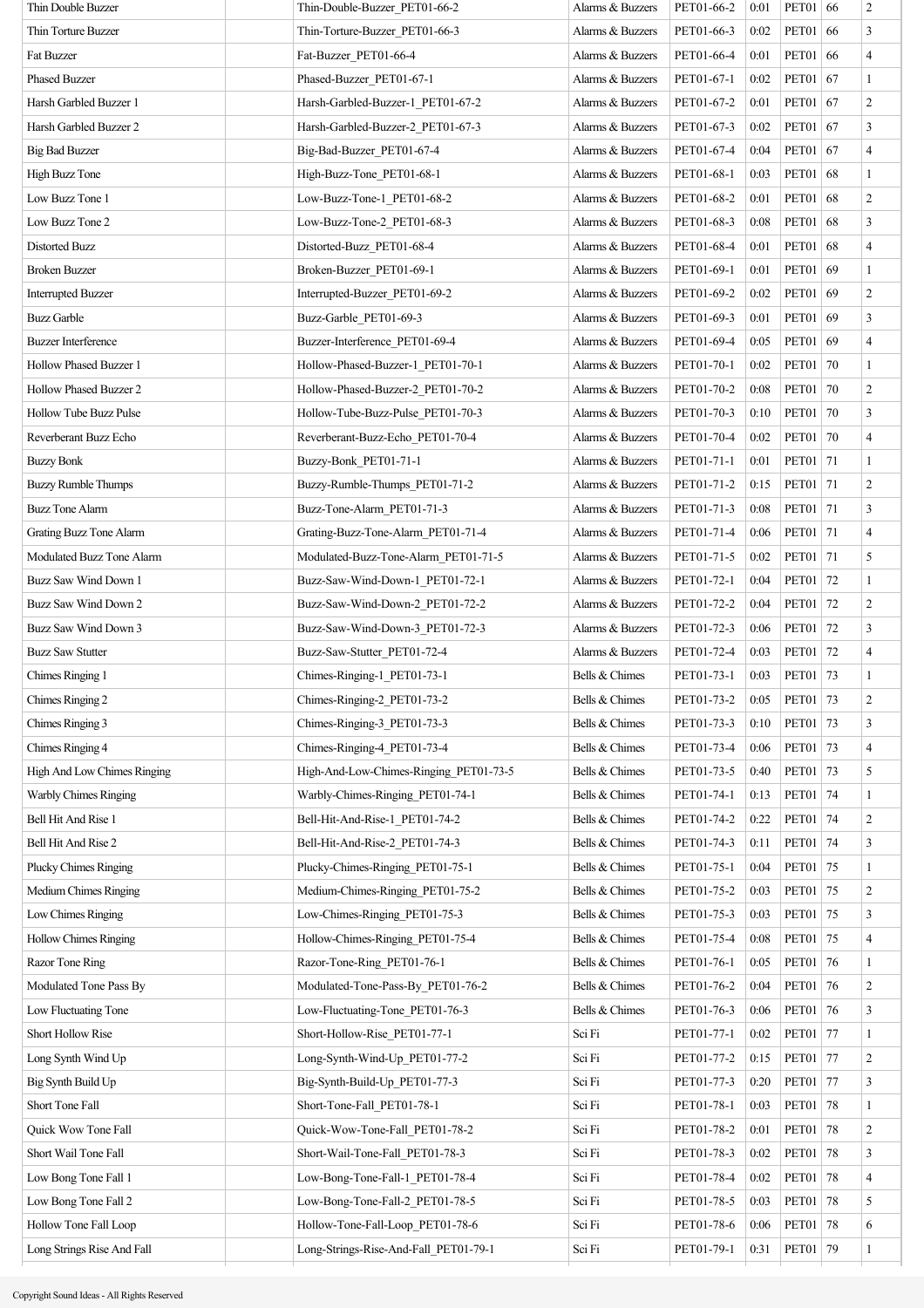| Long Abstract Rise And Fall     | Long-Abstract-Rise-And-Fall PET01-79-2     | Sci Fi | PET01-79-2 | 0:51 | PET01   79   |    | $\boldsymbol{2}$        |
|---------------------------------|--------------------------------------------|--------|------------|------|--------------|----|-------------------------|
| Muted Hollow Tone Fall And Rise | Muted-Hollow-Tone-Fall-And-Rise PET01-79-3 | Sci Fi | PET01-79-3 | 0:04 | <b>PET01</b> | 79 | 3                       |
| Low Power Tone Fall And Rise    | Low-Power-Tone-Fall-And-Rise PET01-79-4    | Sci Fi | PET01-79-4 | 0:13 | <b>PET01</b> | 79 | $\overline{\mathbf{4}}$ |
| Funny Warble Scratch            | Funny-Warble-Scratch PET01-80-1            | Sci Fi | PET01-80-1 | 0:01 | PET01        | 80 | $\mathbf{1}$            |
| <b>Short Bumpy Scratches</b>    | Short-Bumpy-Scratches_PET01-80-2           | Sci Fi | PET01-80-2 | 0:01 | <b>PET01</b> | 80 | $\,2$                   |
| Piercing Warble Screech         | Piercing-Warble-Screech_PET01-80-3         | Sci Fi | PET01-80-3 | 0:18 | PET01        | 80 | 3                       |
| Harsh Warble Screech            | Harsh-Warble-Screech_PET01-80-4            | Sci Fi | PET01-80-4 | 0:10 | <b>PET01</b> | 80 | $\overline{4}$          |
| Tube Screech                    | Tube-Screech PET01-80-5                    | Sci Fi | PET01-80-5 | 0:02 | PET01        | 80 | 5                       |
| Short Squeal                    | Short-Squeal PET01-81-1                    | Sci Fi | PET01-81-1 | 0:02 | <b>PET01</b> | 81 | $\mathbf{1}$            |
| Squealer Whine Down             | Squealer-Whine-Down PET01-81-2             | Sci Fi | PET01-81-2 | 0:03 | PET01   81   |    | $\overline{c}$          |
| <b>Short Friction Squeal</b>    | Short-Friction-Squeal_PET01-81-3           | Sci Fi | PET01-81-3 | 0:01 | PET01   81   |    | 3                       |
| Hollow Scraping Squeal          | Hollow-Scraping-Squeal PET01-81-4          | Sci Fi | PET01-81-4 | 0:01 | PET01   81   |    | $\overline{\mathbf{4}}$ |
| Multi Tone Squeal               | Multi-Tone-Squeal PET01-81-5               | Sci Fi | PET01-81-5 | 0:03 | PET01   81   |    | 5                       |
| Long Ring Squeal                | Long-Ring-Squeal PET01-81-6                | Sci Fi | PET01-81-6 | 0:18 | PET01 81     |    | 6                       |
| Long Harsh Whining Squeal       | Long-Harsh-Whining-Squeal_PET01-81-7       | Sci Fi | PET01-81-7 | 0:35 | <b>PET01</b> | 81 | 7                       |
| Short Bump Squeaker             | Short-Bump-Squeaker PET01-82-1             | Sci Fi | PET01-82-1 | 0:02 | <b>PET01</b> | 82 | $\mathbf{1}$            |
| Quick Twirl Squeaker            | Quick-Twirl-Squeaker_PET01-82-2            | Sci Fi | PET01-82-2 | 0:01 | PET01        | 82 | $\overline{c}$          |
| Quick Sharp Pierce              | Quick-Sharp-Pierce PET01-82-3              | Sci Fi | PET01-82-3 | 0:01 | <b>PET01</b> | 82 | 3                       |
| Sharp Piercing Slice 1          | Sharp-Piercing-Slice-1_PET01-82-4          | Sci Fi | PET01-82-4 | 0:01 | <b>PET01</b> | 82 | $\overline{\mathbf{4}}$ |
| Sharp Piercing Slice 2          | Sharp-Piercing-Slice-2_PET01-82-5          | Sci Fi | PET01-82-5 | 0:04 | <b>PET01</b> | 82 | 5                       |
| Sharp Piercing Slice 3          | Sharp-Piercing-Slice-3 PET01-82-6          | Sci Fi | PET01-82-6 | 0:01 | <b>PET01</b> | 82 | 6                       |
| <b>Gritty Slice</b>             | Gritty-Slice PET01-82-7                    | Sci Fi | PET01-82-7 | 0:01 | PET01        | 82 | $\overline{7}$          |
| Quick Rattle Slice              | Quick-Rattle-Slice PET01-82-8              | Sci Fi | PET01-82-8 | 0:01 | <b>PET01</b> | 82 | 8                       |
| Bumpy Warble 1                  | Bumpy-Warble-1_PET01-83-1                  | Sci Fi | PET01-83-1 | 0:06 | PET01        | 83 | $\mathbf{1}$            |
| Bumpy Warble 2                  | Bumpy-Warble-2 PET01-83-2                  | Sci Fi | PET01-83-2 | 0:11 | <b>PET01</b> | 83 | $\overline{c}$          |
| Bumpy Warble 3                  | Bumpy-Warble-3 PET01-83-3                  | Sci Fi | PET01-83-3 | 0:11 | <b>PET01</b> | 83 | 3                       |
| Noisy Thumper                   | Noisy-Thumper_PET01-83-4                   | Sci Fi | PET01-83-4 | 0:01 | <b>PET01</b> | 83 | $\overline{4}$          |
| Rebound Thumper                 | Rebound-Thumper_PET01-83-5                 | Sci Fi | PET01-83-5 | 0:02 | <b>PET01</b> | 83 | 5                       |
| Power Fluctuation 1             | Power-Fluctuation-1_PET01-84-1             | Sci Fi | PET01-84-1 | 0:03 | <b>PET01</b> | 84 | 1                       |
| Power Fluctuation 2             | Power-Fluctuation-2_PET01-84-2             | Sci Fi | PET01-84-2 | 0:04 | PET01        | 84 | $\overline{c}$          |
| Power Fluctuation 3             | Power-Fluctuation-3_PET01-84-3             | Sci Fi | PET01-84-3 | 0:17 | <b>PET01</b> | 84 | 3                       |
| <b>Big Power Overload</b>       | Big-Power-Overload_PET01-84-4              | Sci Fi | PET01-84-4 | 0:11 | PET01        | 84 | $\overline{4}$          |
| Low Gritty Flapper              | Low-Gritty-Flapper_PET01-85-1              | Sci Fi | PET01-85-1 | 0:01 | PET01        | 85 | $\mathbf{1}$            |
| Low Ringing Pulsar              | Low-Ringing-Pulsar PET01-85-2              | Sci Fi | PET01-85-2 | 0:04 | <b>PET01</b> | 85 | $\overline{c}$          |
| <b>Heavy Pulsar</b>             | Heavy-Pulsar_PET01-85-3                    | Sci Fi | PET01-85-3 | 0:07 | PET01        | 85 | 3                       |
| Quick Space Jumble              | Quick-Space-Jumble PET01-85-4              | Sci Fi | PET01-85-4 | 0:02 | <b>PET01</b> | 85 | $\overline{4}$          |
| Hard Distorted Jumble           | Hard-Distorted-Jumble PET01-85-5           | Sci Fi | PET01-85-5 | 0:01 | PET01        | 85 | 5                       |
| Quick Space Garble              | Quick-Space-Garble_PET01-85-6              | Sci Fi | PET01-85-6 | 0:02 | PET01        | 85 | 6                       |
| <b>Short Hollow Rattle</b>      | Short-Hollow-Rattle PET01-86-1             | Sci Fi | PET01-86-1 | 0:01 | <b>PET01</b> | 86 | $\mathbf{1}$            |
| Short Ringer Whine              | Short-Ringer-Whine_PET01-86-2              | Sci Fi | PET01-86-2 | 0:02 | PET01        | 86 | $\overline{c}$          |
| <b>Hollow Ring Wails</b>        | Hollow-Ring-Wails PET01-86-3               | Sci Fi | PET01-86-3 | 0:18 | PET01        | 86 | $\mathfrak{Z}$          |
| Metallic Ring Hit Loop          | Metallic-Ring-Hit-Loop_PET01-86-4          | Sci Fi | PET01-86-4 | 0:12 | PET01        | 86 | $\overline{\mathbf{4}}$ |
| Short Flute Whistler            | Short-Flute-Whistler_PET01-86-5            | Sci Fi | PET01-86-5 | 0:02 | <b>PET01</b> | 86 | 5                       |
| Odd Note Warble                 | Odd-Note-Warble PET01-87-1                 | Sci Fi | PET01-87-1 | 0:02 | PET01        | 87 | $\mathbf{1}$            |
| Distorted Horn Warble           | Distorted-Horn-Warble PET01-87-2           | Sci Fi | PET01-87-2 | 0:02 | PET01        | 87 | $\overline{c}$          |
| Harsh Chirpy Warble             | Harsh-Chirpy-Warble PET01-87-3             | Sci Fi | PET01-87-3 | 0:02 | PET01        | 87 | 3                       |
| <b>Hollow Slide</b>             | Hollow-Slide_PET01-87-4                    | Sci Fi | PET01-87-4 | 0:02 | PET01        | 87 | $\overline{4}$          |
| Soft Impact                     | Soft-Impact_PET01-88-1                     | Sci Fi | PET01-88-1 | 0:02 | PET01        | 88 | $\mathbf{1}$            |
| Low Hollow Distorted Impact     | Low-Hollow-Distorted-Impact_PET01-88-2     | Sci Fi | PET01-88-2 | 0:06 | PET01        | 88 | $\boldsymbol{2}$        |
| Low Hollow Boomer               | Low-Hollow-Boomer PET01-88-3               | Sci Fi | PET01-88-3 | 0:09 | <b>PET01</b> | 88 | 3                       |
| Low Short Groan                 | Low-Short-Groan_PET01-89-1                 | Sci Fi | PET01-89-1 | 0:02 | <b>PET01</b> | 89 | $\mathbf{1}$            |
| Short Distorted Howl            | Short-Distorted-Howl PET01-89-2            | Sci Fi | PET01-89-2 | 0:01 | PET01        | 89 | $\overline{c}$          |
| Low Warbly Howl                 | Low-Warbly-Howl PET01-89-3                 | Sci Fi | PET01-89-3 | 0:03 | <b>PET01</b> | 89 | 3                       |